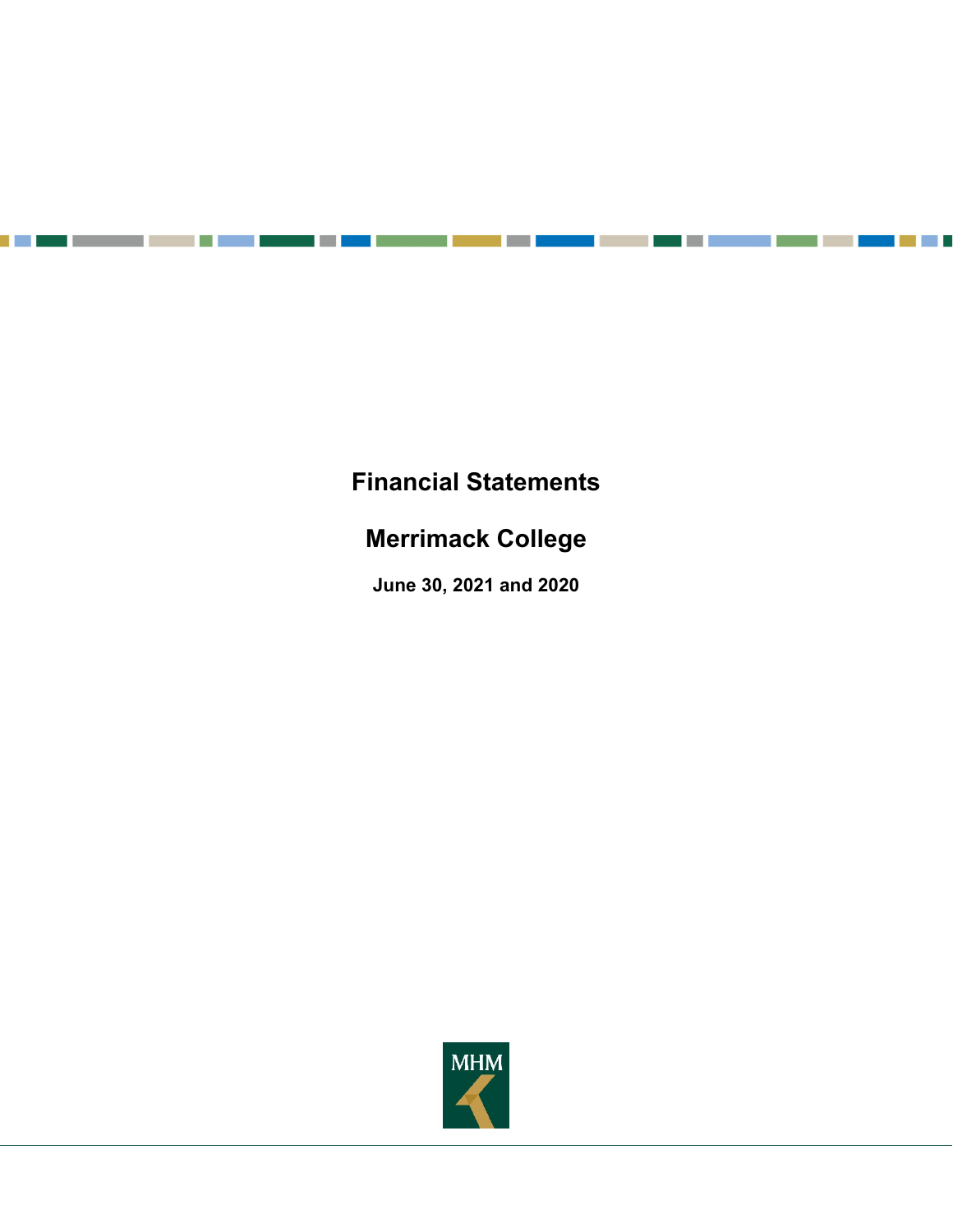# *Financial Statements*

# *Table of Contents*

### *Financial Statements:*

| Independent Auditors' Report            | $1 - 2$ |
|-----------------------------------------|---------|
| <b>Statements of Financial Position</b> | 3       |
| <b>Statements of Activities</b>         | $4 - 5$ |
| <b>Statements of Cash Flows</b>         | 6       |
| <b>Notes to Financial Statements</b>    | 7-28    |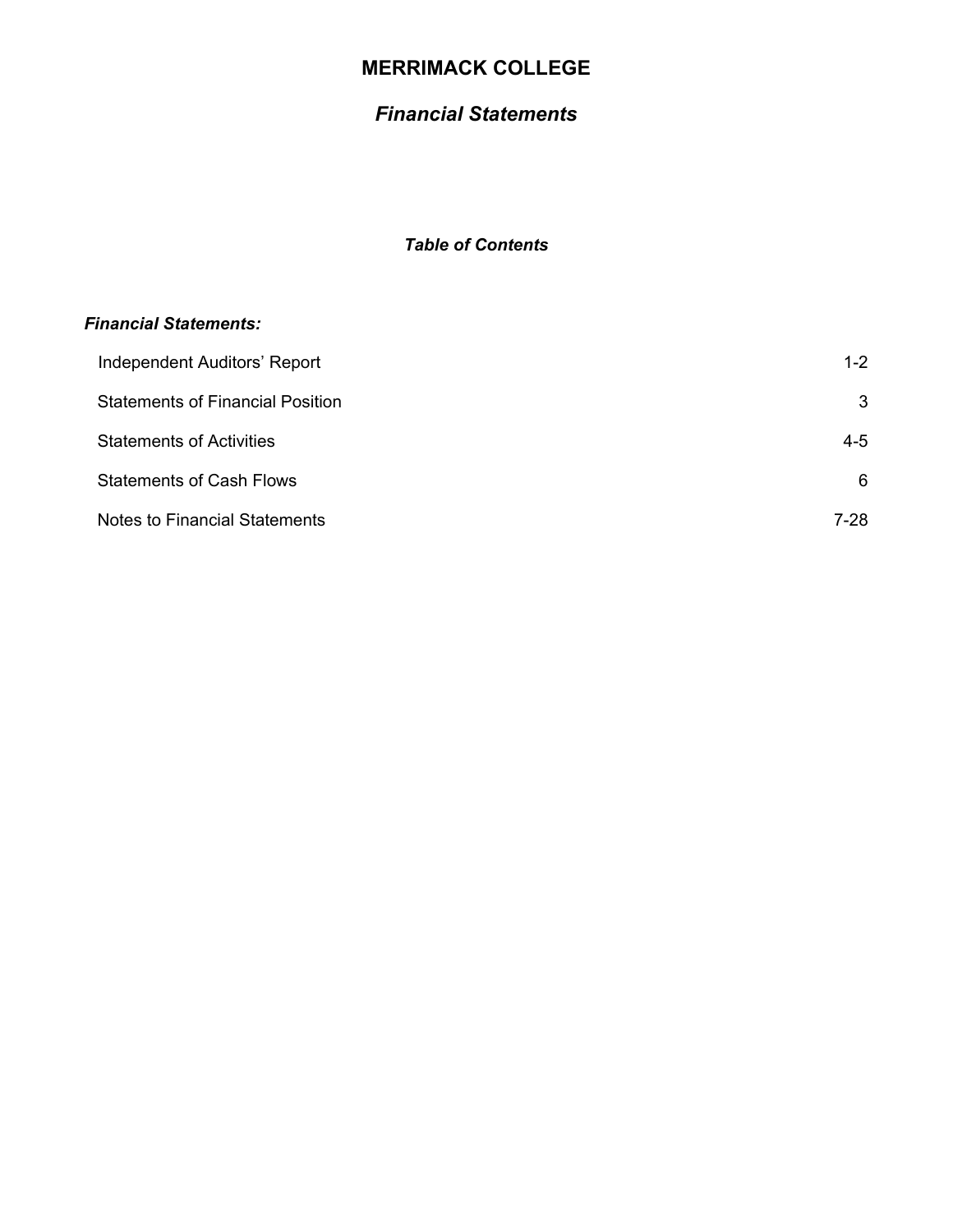

*Independent Auditors' Report* 

The Board of Trustees Merrimack College North Andover, Massachusetts

We have audited the accompanying financial statements of Merrimack College (the "College"), which comprise the statements of financial position as of June 30, 2021 and 2020, and the related statements of activities and cash flows for the years then ended, and the related notes to the financial statements.

### *Management's Responsibility for the Financial Statements*

Management is responsible for the preparation and fair presentation of these financial statements in accordance with accounting principles generally accepted in the United States of America; this includes the design, implementation, and maintenance of internal control relevant to the preparation and fair presentation of financial statements that are free from material misstatement, whether due to fraud or error.

### *Auditors' Responsibility*

Our responsibility is to express an opinion on these financial statements based on our audits. We conducted our audits in accordance with auditing standards generally accepted in the United States of America. Those standards require that we plan and perform the audit to obtain reasonable assurance about whether the financial statements are free from material misstatement.

An audit involves performing procedures to obtain audit evidence about the amounts and disclosures in the financial statements. The procedures selected depend on the auditors' judgment, including the assessment of the risks of material misstatement of the financial statements, whether due to fraud or error. In making those risk assessments, the auditor considers internal control relevant to the entity's preparation and fair presentation of the financial statements in order to design audit procedures that are appropriate in the circumstances, but not for the purpose of expressing an opinion on the effectiveness of the entity's internal control. Accordingly, we express no such opinion. An audit also includes evaluating the appropriateness of accounting policies used and the reasonableness of significant accounting estimates made by management, as well as evaluating the overall presentation of the financial statements.

We believe that the audit evidence we have obtained is sufficient and appropriate to provide a basis for our audit opinion.

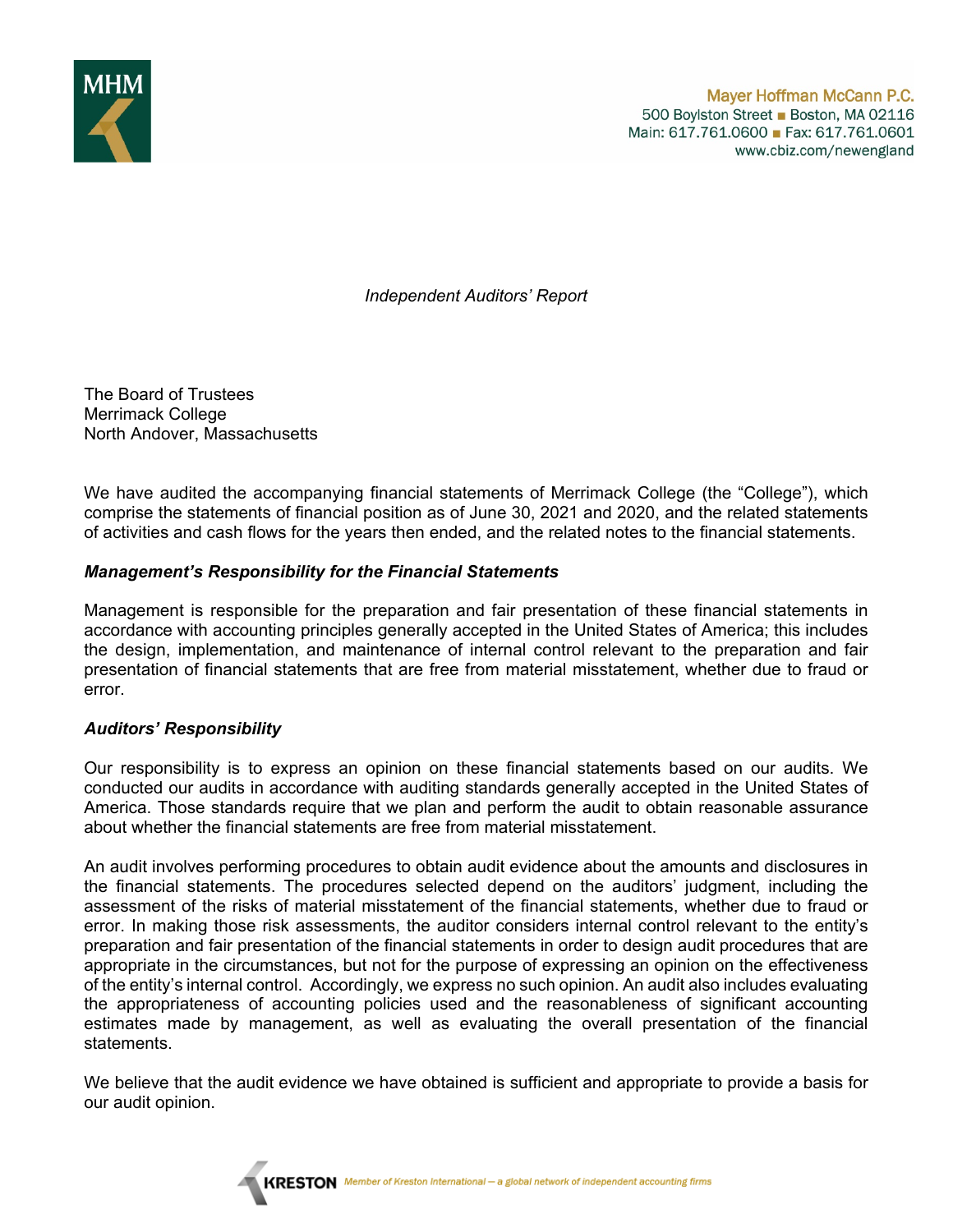

### *Opinion*

In our opinion, the financial statements referred to above present fairly, in all material respects, the financial position of Merrimack College as of June 30, 2021 and 2020, and the changes in its net assets and its cash flows for the years then ended in accordance with accounting principles generally accepted in the United States of America.

### *Emphasis of Matter*

As discussed in Note 2 to the financial statements, in 2021, the University adopted Accounting Standards Update ("ASU") 2016-02, *Leases* (Topic 842). Our opinion is not modified with respect to this matter.

Mayır Hayeman Mecann P.c.

September 16, 2021 Boston, Massachusetts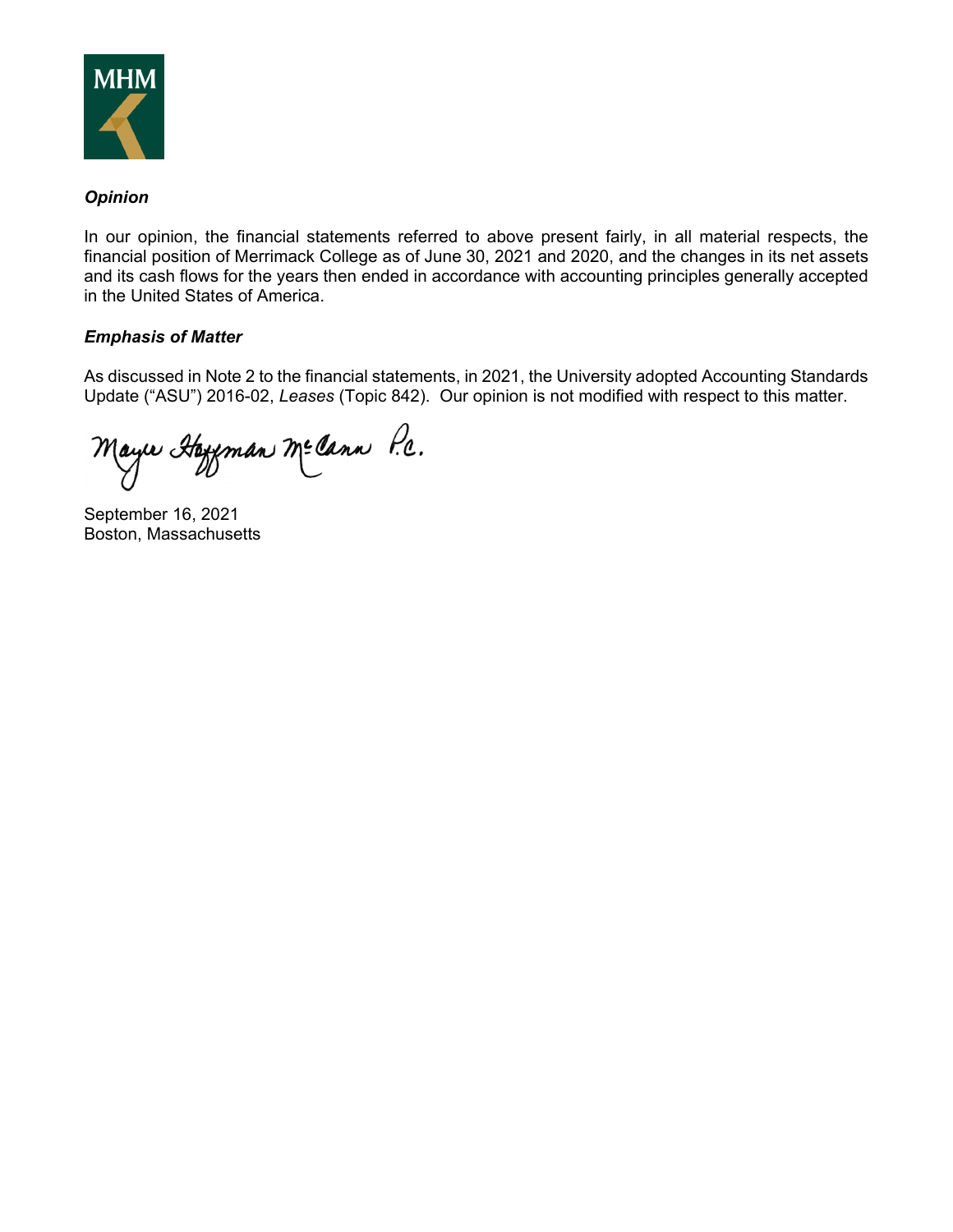# Statements of Financial Position

#### June 30,

|                                                     | 2021              | 2020              |
|-----------------------------------------------------|-------------------|-------------------|
| <b>Assets</b>                                       |                   |                   |
| Cash and cash equivalents                           | \$<br>45,504,523  | \$<br>34,818,010  |
| Contributions receivable, net                       | 3,346,526         | 3,171,057         |
| Accounts and loans receivable, net                  | 6,612,893         | 6,289,840         |
| Other assets                                        | 1,839,419         | 1,136,745         |
| Investments                                         | 76,244,627        | 56,545,900        |
| Deposits with bond trustees                         | 27,634,825        | 9,518,131         |
| Land, buildings, and equipment, net                 | 163,823,201       | 165,510,697       |
| <b>Total assets</b>                                 | \$<br>325,006,014 | \$<br>276,990,380 |
| <b>Liabilities and Net Assets</b>                   |                   |                   |
| Liabilities:                                        |                   |                   |
| Accounts payable and accrued expenses               | \$<br>16,694,206  | \$<br>12,538,248  |
| Student deposits and deferred revenue               | 11,282,507        | 16,738,128        |
| Bonds payable                                       | 128,346,246       | 108,888,888       |
| Refundable U.S. government grants for student loans | 871,462           | 1,066,992         |
| <b>Total liabilities</b>                            | 157, 194, 421     | 139,232,256       |
| Net assets:                                         |                   |                   |
| Without donor restrictions                          | 99,324,688        | 86,711,588        |
| With donor restrictions                             | 68,486,905        | 51,046,536        |
| <b>Total net assets</b>                             | 167,811,593       | 137,758,124       |
| <b>Total liabilities and net assets</b>             | \$<br>325,006,014 | \$<br>276,990,380 |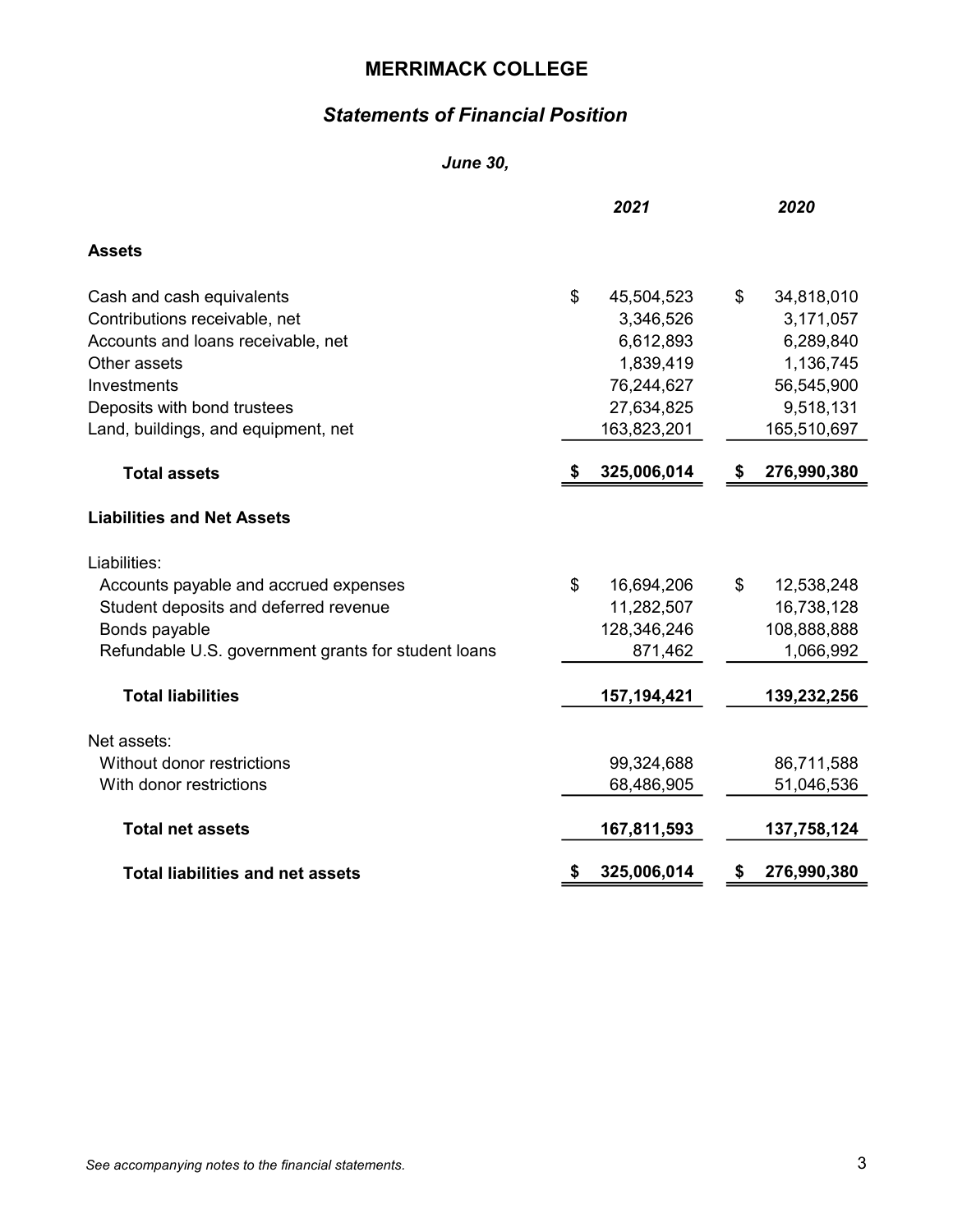#### Statement of Activities

#### Year Ended June 30, 2021 (with comparative totals for 2020)

|                                                            | <b>Without</b><br><b>Donor</b> | 2021<br>With<br>Donor |               | 2020              |
|------------------------------------------------------------|--------------------------------|-----------------------|---------------|-------------------|
| Operating revenue:                                         | <b>Restrictions</b>            | <b>Restrictions</b>   | <b>Total</b>  | <b>Total</b>      |
|                                                            |                                |                       |               |                   |
| Tuition and fees, net (less scholarship aid to students of |                                |                       |               |                   |
| \$94,463,117 and \$83,897,610, respectively)               | \$107,427,557                  | \$                    | \$107,427,557 | \$104,098,732     |
| Grant revenues                                             | 8,891,962                      |                       | 8,891,962     | 1,968,186         |
| Contributions                                              | 559,589                        | 3,143,055             | 3,702,644     | 3,266,415         |
| Investment return utilized for operations                  | 818,637                        | 2,066,271             | 2,884,908     | 2,863,135         |
| Auxiliary enterprises                                      | 33,345,109                     |                       | 33,345,109    | 34,310,457        |
| Other revenue                                              | 2,650,454                      |                       | 2,650,454     | 3,615,378         |
| <b>Total revenues</b>                                      | 153,693,308                    | 5,209,326             | 158,902,634   | 150,122,303       |
| Net assets released from restrictions                      | 2,739,797                      | (2,739,797)           |               |                   |
| Total revenues and net assets released                     |                                |                       |               |                   |
| from restrictions                                          | 156,433,105                    | 2,469,529             | 158,902,634   | 150,122,303       |
| Expenses:                                                  |                                |                       |               |                   |
| Instruction                                                | 47,463,942                     |                       | 47,463,942    | 47,772,910        |
| <b>Student services</b>                                    | 31,771,337                     |                       | 31,771,337    | 32,199,985        |
| Academic support                                           | 12,000,528                     |                       | 12,000,528    | 13,391,513        |
| Institutional support                                      | 26,960,171                     |                       | 26,960,171    | 20,582,341        |
| Auxiliary enterprises                                      | 27,776,667                     |                       | 27,776,667    | 24,591,117        |
| <b>Total expenses</b>                                      | 145,972,645                    |                       | 145,972,645   | 138,537,866       |
| Change in net assets from operations                       | 10,460,460                     | 2,469,529             | 12,929,989    | 11,584,437        |
| Nonoperating activities:                                   |                                |                       |               |                   |
| Investment return, net of amounts utilized for operations  | 3,246,760                      | 11,398,216            | 14,644,976    | (3,919,090)       |
| Contributions                                              | 12,473                         | 3,580,640             | 3,593,113     | 330,602           |
| Change in value of split interest obligations              | (3,957)                        | (8,016)               | (11, 973)     | (17, 622)         |
| Other changes                                              |                                |                       |               | 1,850             |
| Loss on early extinguishment of debt                       | (1, 102, 636)                  |                       | (1, 102, 636) |                   |
| Change in net assets from nonoperating activities          | 2,152,640                      | 14,970,840            | 17,123,480    | (3,604,260)       |
|                                                            |                                |                       |               |                   |
| Change in net assets                                       | 12,613,100                     | 17,440,369            | 30,053,469    | 7,980,177         |
| Net assets, beginning of year                              | 86,711,588                     | 51,046,536            | 137,758,124   | 129,777,947       |
| Net assets, end of year                                    | 99,324,688<br>\$               | 68,486,905<br>\$      | \$167,811,593 | \$<br>137,758,124 |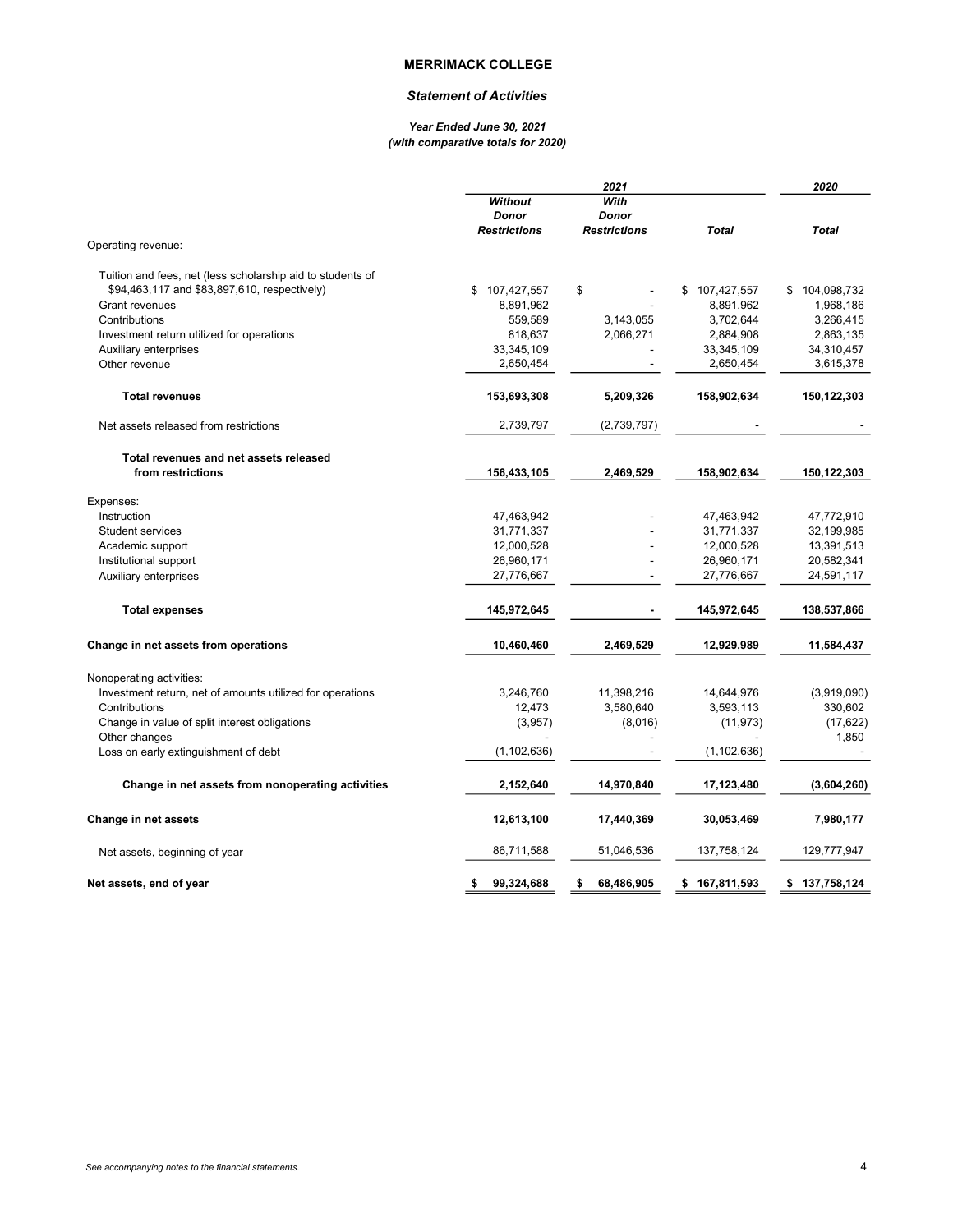#### Statement of Activities

#### Year Ended June 30, 2020

|                                                            |                     | 2020                |                   |
|------------------------------------------------------------|---------------------|---------------------|-------------------|
|                                                            | <b>Without</b>      | With                |                   |
|                                                            | <b>Donor</b>        | Donor               |                   |
|                                                            | <b>Restrictions</b> | <b>Restrictions</b> | <b>Total</b>      |
| Operating revenue:                                         |                     |                     |                   |
| Tuition and fees, net (less scholarship aid to students of |                     |                     |                   |
| \$83,897,610)                                              | \$<br>104,098,732   | \$                  | \$<br>104,098,732 |
| <b>Grant revenues</b>                                      | 1,968,186           |                     | 1,968,186         |
| Contributions                                              | 348,672             | 2,917,743           | 3,266,415         |
| Investment return utilized for operations                  | 856,742             | 2,006,393           | 2,863,135         |
| Auxiliary enterprises                                      | 34,310,457          |                     | 34,310,457        |
| Other revenue                                              | 3,615,378           |                     | 3,615,378         |
|                                                            |                     |                     |                   |
| <b>Total revenues</b>                                      | 145,198,167         | 4,924,136           | 150,122,303       |
| Net assets released from restrictions                      | 2,496,173           | (2, 496, 173)       |                   |
|                                                            |                     |                     |                   |
| Total revenues and net assets released                     |                     |                     |                   |
| from restrictions                                          | 147,694,340         | 2,427,963           | 150,122,303       |
| Expenses:                                                  |                     |                     |                   |
| Instruction                                                | 47,772,910          |                     | 47,772,910        |
| <b>Student services</b>                                    | 32,199,985          |                     | 32,199,985        |
| Academic support                                           | 13,391,513          |                     | 13,391,513        |
| Institutional support                                      | 20,582,341          |                     | 20,582,341        |
| Auxiliary enterprises                                      | 24,591,117          |                     | 24,591,117        |
|                                                            |                     |                     |                   |
| <b>Total expenses</b>                                      | 138,537,866         |                     | 138,537,866       |
| Change in net assets from operations                       | 9,156,474           | 2,427,963           | 11,584,437        |
| Nonoperating activities:                                   |                     |                     |                   |
| Investment return, net of amounts utilized for operations  | (898, 046)          | (3,021,044)         | (3,919,090)       |
| Contributions                                              | 52,225              | 278,377             | 330,602           |
| Change in value of split interest obligations              | (11,769)            | (5,853)             | (17, 622)         |
| Other changes                                              | 1,850               |                     | 1,850             |
|                                                            |                     |                     |                   |
| Change in net assets from nonoperating activities          | (855, 740)          | (2,748,520)         | (3,604,260)       |
| Change in net assets                                       | 8,300,734           | (320, 557)          | 7,980,177         |
| Net assets, beginning of year                              | 78,410,854          | 51,367,093          | 129,777,947       |
| Net assets, end of year                                    | \$<br>86,711,588    | 51,046,536<br>S     | 137,758,124<br>\$ |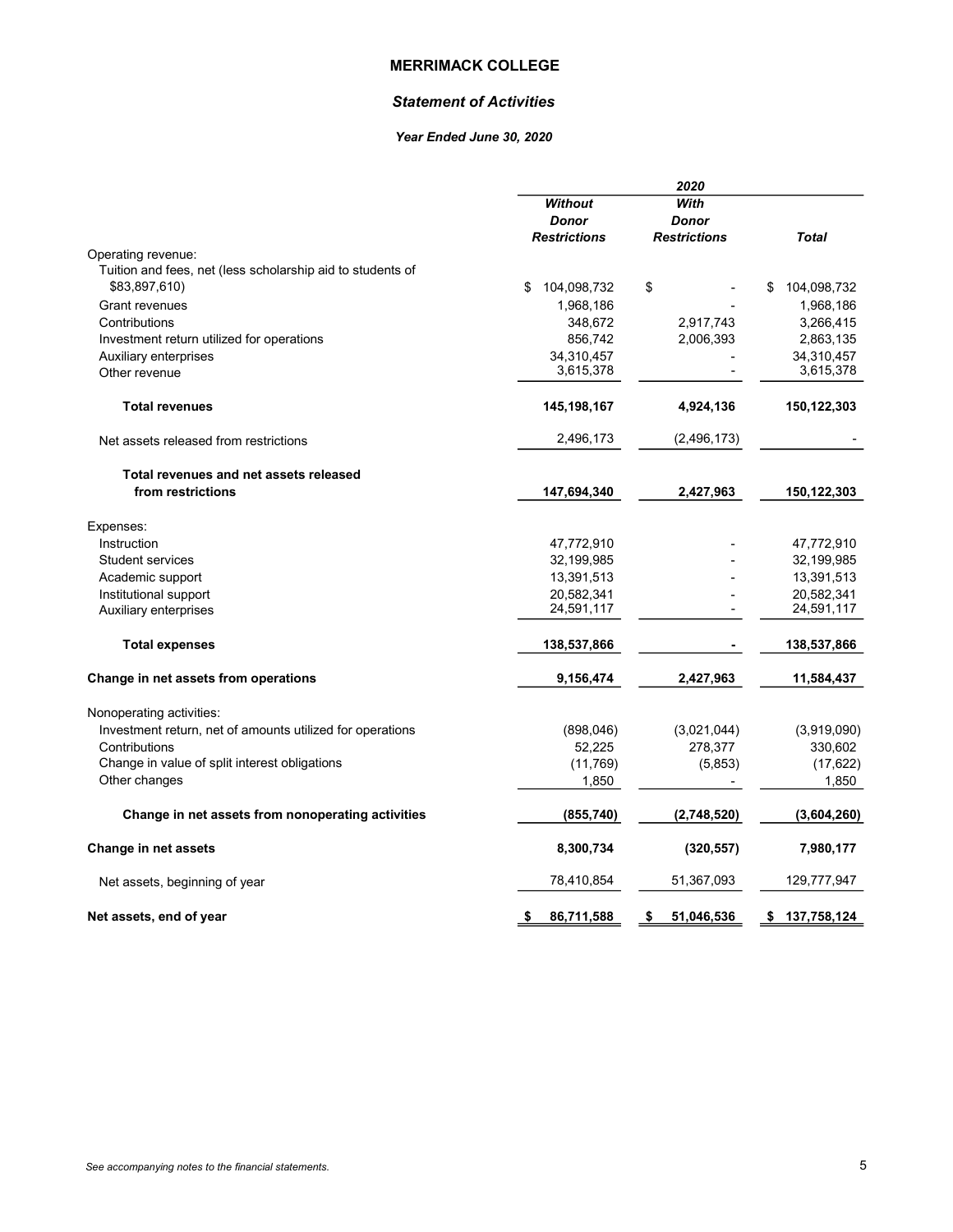### Statements of Cash Flows

#### Years Ended June 30,

|                                                                  | 2021             | 2020              |
|------------------------------------------------------------------|------------------|-------------------|
| <b>Cash flows from operating activities:</b>                     |                  |                   |
| Change in net assets                                             | 30,053,469<br>\$ | 7,980,177<br>\$   |
| Adjustments to reconcile change in net assets to net cash        |                  |                   |
| provided by operating activities:                                |                  |                   |
| Depreciation and amortization                                    | 8,058,143        | 7,612,707         |
| Provision for doubtful accounts                                  | (949, 849)       | (939, 784)        |
| In-kind contributions                                            | (51, 319)        |                   |
| Loss on early extinguishment of debt                             | 1,102,636        |                   |
| Realized and unrealized losses (gains) on investments            | (17,588,752)     | 2,442,445         |
| Contributions received for long-term investment                  | (3,906,069)      | (669, 698)        |
| Changes in operating assets and liabilities excluding cash:      |                  |                   |
| Accounts and loans receivable                                    | 626,796          | 404,772           |
| Contributions receivable                                         | (175, 469)       | 666,368           |
| Other assets                                                     | (702, 674)       | 1,467,501         |
| Accounts payable and accrued expenses                            | 6,315,178        | 1,166,433         |
| Student deposits and deferred revenue                            | (5,455,621)      | 4,552,143         |
| Net cash provided by operating activities                        | 17,326,469       | 24,683,064        |
| Cash flows from investing activities:                            |                  |                   |
| Change in deposits with bond trustees                            | (18, 116, 694)   | 10,775,928        |
| Cash paid for purchase of land, buildings, and equipment         | (8,620,959)      | (15, 541, 370)    |
| Purchase of investments                                          | (23, 396, 212)   | (9, 140, 976)     |
| Proceeds from sale of investments                                | 21,337,556       | 9,688,888         |
| Net cash used in investing activities                            | (28, 796, 309)   | (4, 217, 530)     |
| Cash flows from financing activities:                            |                  |                   |
| Proceeds from the issuance of new debt                           | 78,615,625       |                   |
| Repayments of bonds payable                                      | (60, 169, 811)   | (1,710,000)       |
| Contributions received for long-term investment                  | 3,906,069        | 669,698           |
| Net change in refundable U.S. government grants                  | (195, 530)       | (283, 321)        |
| Net cash provided by (used in) financing activities              | 22, 156, 353     | (1,323,623)       |
| Net change in cash and cash equivalents                          | 10,686,513       | 19,141,911        |
| Cash and cash equivalents and restricted cash, beginning of year | 34,818,010       | 15,676,099        |
| Cash and cash equivalents and restricted cash, end of year       | 45,504,523       | 34,818,010<br>\$. |
|                                                                  |                  |                   |
| <b>Supplemental data:</b>                                        |                  |                   |
| Cash paid during the year for interest                           | 5,816,269<br>\$  | \$<br>5,424,207   |
| Change in construction costs accrued and unpaid                  | \$<br>2,159,220  | \$<br>1,862,166   |
|                                                                  |                  |                   |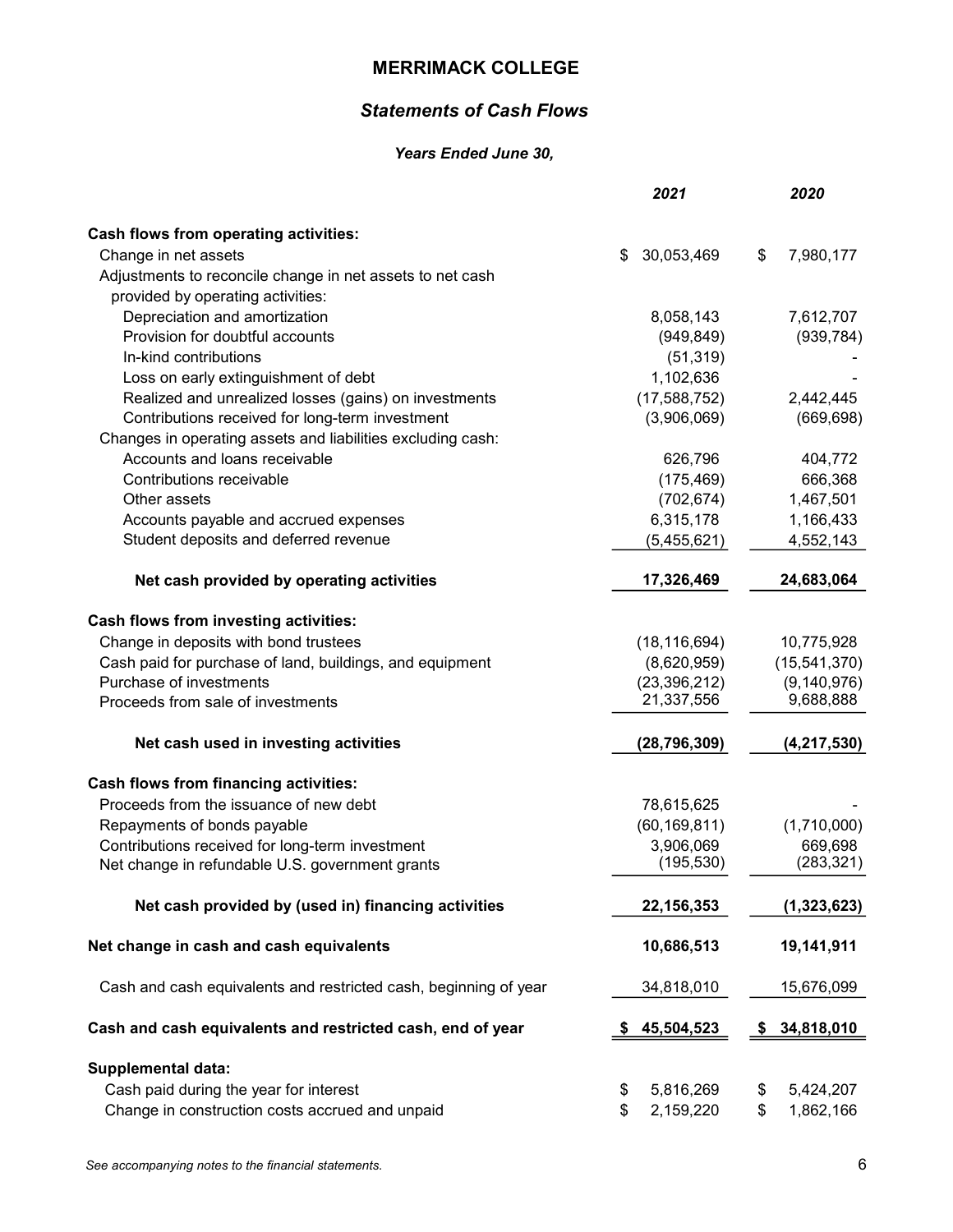### *Notes to Financial Statements*

### *Note 1 - Organization*

Merrimack College (the "College" or "Merrimack") is a private, coeducational institution with a Catholic tradition that currently offers undergraduate and graduate programs for a variety of degrees. The College provides academic, residential and other services to a diverse student population. The College was founded by the members of the Order of Saint Augustine, Province of Saint Thomas of Villanova (the "Order"), and that Province of the Order has had, and always shall have, a special relationship to the College. No action in any way altering such relationship or the mission of the College shall be valid unless approved by the unanimous vote or consent of those Trustees in office who are members of the Order. The Order also maintains certain special powers such as approving a list of candidates to be president of the College. In addition, the Order also shall maintain board seats which constitute 20% or more of the College's Trustees at any time. These elements are to ensure that the College will continue to focus its mission on enlightening minds, engaging hearts, and empowering lives.

The College has enrollment of over 5,000 students predominantly from the Northeast region of the United States along with enrollment of students from most states in the country. The College also enrolls students from over thirty countries. Merrimack is accredited by the New England Commission of Higher Education, Inc., as its primary accreditor, but the College also has other accreditations when it deems it useful or required in terms of providing evidence of further rigor and discipline in certain programs of study. The College participates in student financial aid programs sponsored by the United States Department of Education ("DOE"), and to a much lesser extent individual states, which provides financial support for students. These programs generally facilitate the payment of a significant portion of tuition and other expenses incurred by students when they meet certain eligibility requirements as determined by the College's financial aid office and are subject to after the fact review by the funders.

### *Note 2 - Summary of Significant Accounting Policies*

### *Basis of Presentation*

The accompanying financial statements are presented on the accrual basis of accounting in conformity with accounting principles generally accepted in the United States of America which requires that information regarding its financial position and activities are reported based on the existence of or absence of donor-imposed restrictions. Accordingly, net assets and changes therein are classified and reported as follows:

*Net Assets Without Donor Restrictions -* Net assets available for general use and not subject to donor restrictions. The Board of Trustees has designated from net assets without donor restrictions funds to function as endowment. Net assets without donor restrictions also include investment in plant, net of accumulated depreciation and related bond obligations.

*Net Assets With Donor Restrictions -* Net assets subject to donor-imposed restrictions. Some donor-imposed restrictions are temporary in nature that may or will be met, either by the passage of time or the events specified by the donor. Other donor-imposed restrictions are perpetual in nature, where the donor stipulates that resources be maintained in perpetuity.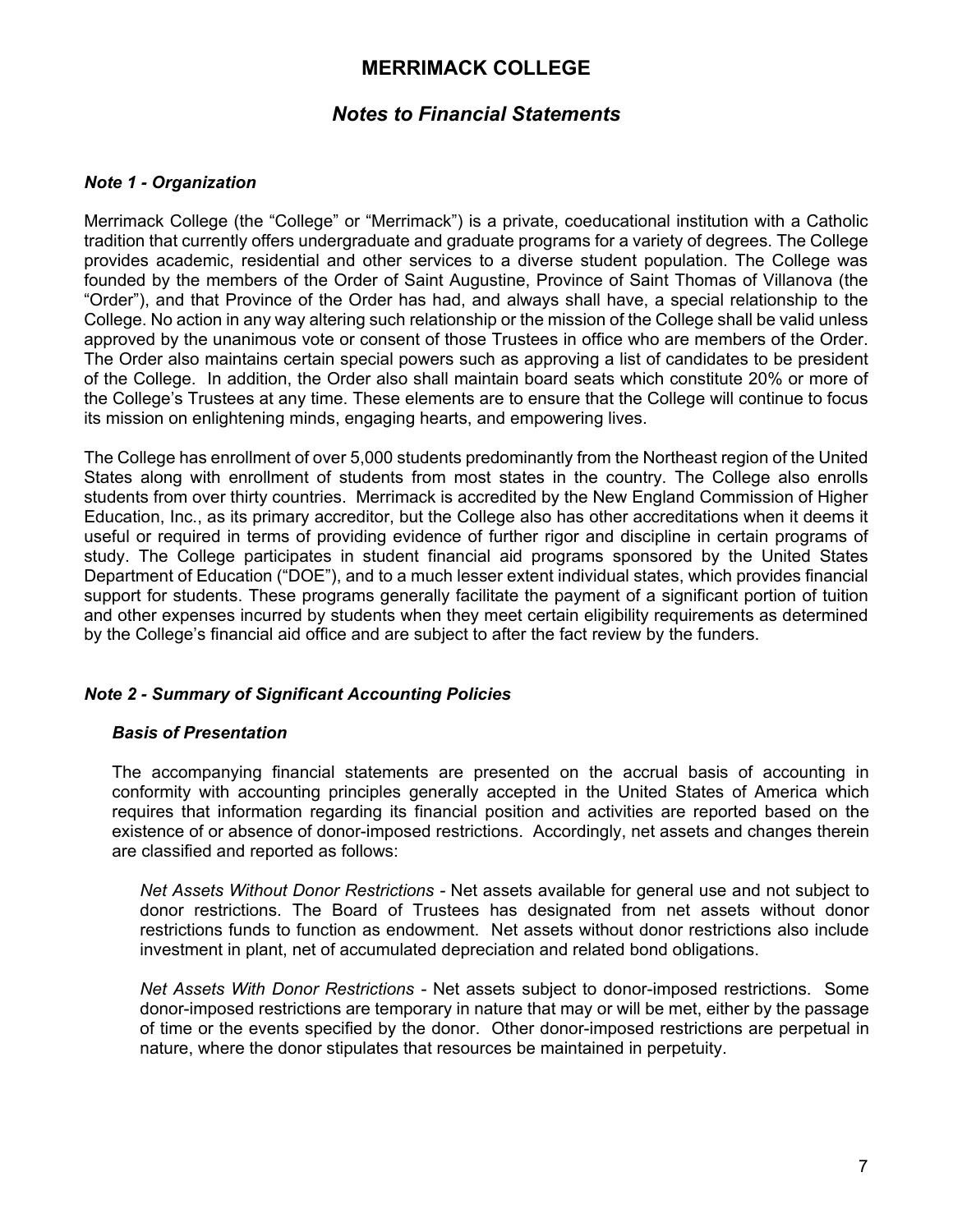# *Notes to Financial Statements*

### *Note 2 - Summary of Significant Accounting Policies (Continued)*

#### *Cash and Cash Equivalents*

Cash and cash equivalents include short-term securities with maturities at date of purchase of three months or less and are reported at cost plus earned interest. Certain accounts exceed insured limits while others do not include deposit insurance. The College has not experienced any losses in such accounts. Cash and cash equivalents held by investment managers are considered part of investments. Cash includes amounts restricted for a student loan program in the amount of \$538,741 and \$579,123 for the years ended June 30, 2021 and 2020, respectively. Cash and cash equivalents also includes amounts restricted for the Higher Education Emergency Relief Fund in the amount of \$1,323,423 at June 30, 2020. There were no such restricted amounts at June 30, 2021.

#### *Contributions Receivable*

Contributions receivable represent contributions verifiably committed by donors that are scheduled for payment in the future. Such amounts are initially recorded at fair market value using Level 2 inputs as described in the fair value policies later in this section. An allowance is provided for uncollectable amounts based on management's estimates including historical experience, specific review of circumstances and other factors.

#### *Accounts and Loans Receivable and Refundable U.S. Government Grants for Student Loans*

Accounts and loans receivable are stated net of allowance for doubtful accounts of \$2,765,421 and \$1,562,789 for the years ended June 30, 2021 and 2020, respectively. Loans receivable represent amounts due from students under the Federal Perkins Loan Program ("Perkins Loans").

The College regularly assesses the adequacy of the allowance for doubtful accounts related to accounts and loans receivable by performing ongoing evaluations of the student account and loan portfolio, including such factors as prior collection history, the economic environment and the type of receivable or loan. The level of the allowance is adjusted based on the results of this analysis.

\$1,017,968 and \$1,057,460 of loans were considered past due as of June 30, 2021 and 2020, respectively, however credit risk with these loans is somewhat limited given the rules associated with Perkins Loans that allow properly administered loans to be conveyed back to the DOE in exchange for a reduction in refundable U.S. government grants for student loans and, accordingly, reserves required for these loans are modest. The College has omitted detailed disclosures given the amounts involved.

#### *Investments*

Investments are carried at fair value. Fair value is determined based on the fair value policies described in this section.

Net investment return (loss) is reported in the statements of activities and consists of interest, dividends, realized and unrealized gains and losses net of external direct investment expenses. Returns are allocated to the underlying source of the funds when such funds are received with donor restrictions with other returns being considered without donor restrictions.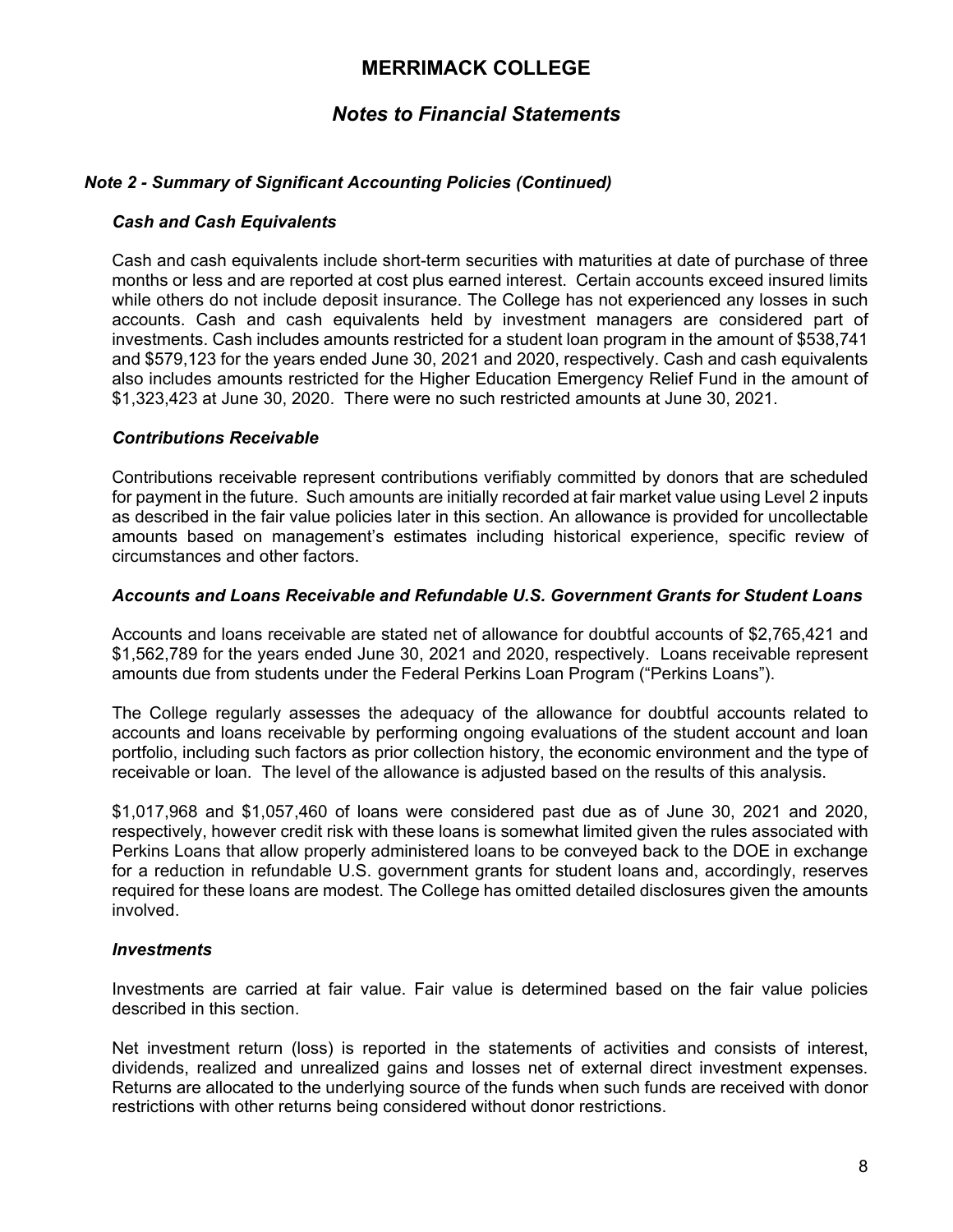# *Notes to Financial Statements*

### *Note 2 - Summary of Significant Accounting Policies (Continued)*

#### *Fair Value Measurements*

The College reports required types of financial instruments in accordance with the fair value standards. Fair value is defined as the price that would be received to sell an asset or paid to transfer a liability in an ordinary transaction between market participants at the measurement date. These standards require an entity to maximize the use of observable inputs (such as quoted prices in active markets) and to minimize the use of unobservable inputs (such as appraisals or valuation techniques) to determine recurring reported fair values of certain instruments by classifying such into three categories based on the nature of the inputs used. The fair value standards also require certain items be recorded at fair value when received on a non-recurring basis, such as long-term contributions receivable. In addition, the College reports certain investments using the net asset value ("NAV") per share as determined by investment managers under the so called "practical expedient" of fair value. The practical expedient allows NAV per share to represent fair value for reporting purposes when the criteria for using this method are met with such category being separate and apart from the three basic categories of fair value items. The categories other than the NAV method are as follows:

- *Level 1* Quoted prices in active markets for identical instruments as of the reporting date. Instruments within this category generally include listed equity securities, publically traded mutual funds and certain funds that are much the same as public funds traded on stock or other exchanges.
- *Level 2* Quoted prices in markets that are not active, or inputs that are observable, either directly or indirectly as of the reporting date. Instruments in this category most often require the use of a model commonly used in valuation, such an interest rate of like duration and risk that would assist in determining pricing of the instrument.
- *Level 3* Pricing inputs are unobservable given little, if any, market activity for the instrument. The inputs for such require significant judgment such as an appraisal or other method. Instruments in this category include certain types of private equity that are not eligible for NAV valuation and beneficial interests in perpetual trusts.

The asset's or liability's fair value measurement level within the fair value hierarchy is based on the lowest level of any input that is significant to the fair value measurement.

It is possible that redemption rights may be restricted or eliminated by investment managers in the future in accordance with the underlying fund agreements. Market price is affected by a number of factors, including the type of instrument and the characteristics specific to the instrument. Instruments with readily available active quoted prices or for which fair value can be measured from actively quoted prices generally will have a higher degree of market price observable inputs and a lesser degree of judgment used in measuring fair value. It is reasonably possible that changes in values of these instruments will occur in the near term and that such changes could materially affect amounts reported in these financial statements. For more information on the fair value of the College's financial instruments, see Note 5 - Investments and Fair Value Measurements.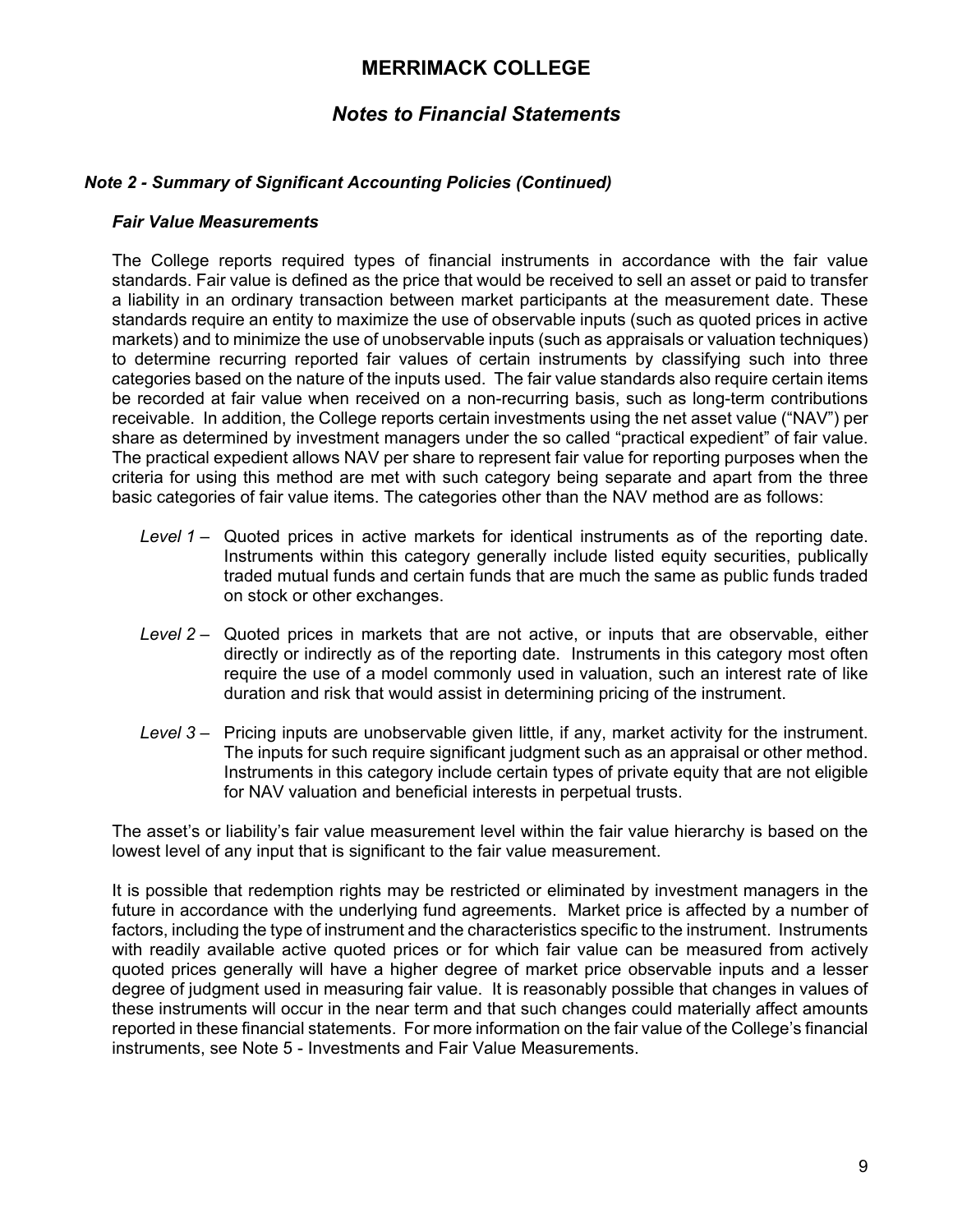# *Notes to Financial Statements*

### *Note 2 - Summary of Significant Accounting Policies (Continued)*

#### *Deposits with Bond Trustees*

Deposits with bond trustees are reported at fair value as per the fair value policies described elsewhere in this section. These amounts relate to funds held under bond indentures for debt service and project funds. Project funds are made available from the trustees as qualifying project costs are incurred while debt service funds must be maintained per the indentures at specified levels over the term of the agreement.

#### *Land, Buildings, and Equipment*

Land, buildings, and equipment are carried at cost when the useful life is over one year and when such amounts exceed a management established threshold, less accumulated depreciation. Depreciation is provided for on the straight-line basis over the estimated useful lives of the respective assets. If an asset is donated to the College, such amounts are recorded at fair value using Level 3 fair value methods as described elsewhere in this section at the date of the gift. Major betterments are capitalized while maintenance and repairs are expensed when incurred.

#### *Student Deposits and Deferred Revenue*

Student deposits represent reservation deposits and other advance payments by students on account. Deferred revenue represents the amount of unearned related services that are in progress as of year-end related to net tuition, fees and auxiliary enterprises such as room and board. Such amounts are reflected as revenue ratably over time with such amounts generally being recognized on a current basis given the nature and duration of the underlying services being provided.

Substantially all amounts included in deferred revenue at the opening of each period were recognized as revenues during the following fiscal period with very limited amounts not being earned associated with student withdrawal rights that management did not consider material. The remaining performance obligation is time driven given the academic calendar that underlies the earnings process for tuition, fees and auxiliary revenue. There were no significant changes to deferred revenue amounts on a quantitative or qualitative basis.

### *Bond Issuance Costs and Bond Premiums and Discounts*

Costs incurred and underwriting discounts or premiums of bonds are capitalized and are included as part of bonds payable. Such amounts are amortized over the lives of the respective debt issues.

#### *Income Taxes*

The College is a not-for-profit organization as described in Section 501(c)(3) of the Internal Revenue Code, as amended (the "Code"), and is generally exempt from federal income taxes pursuant to Section 501(a) of the Code. The College is also generally exempt from state income taxes. Given the limited taxable activities of the College, management concluded that such disclosures related to tax provisions are not necessary.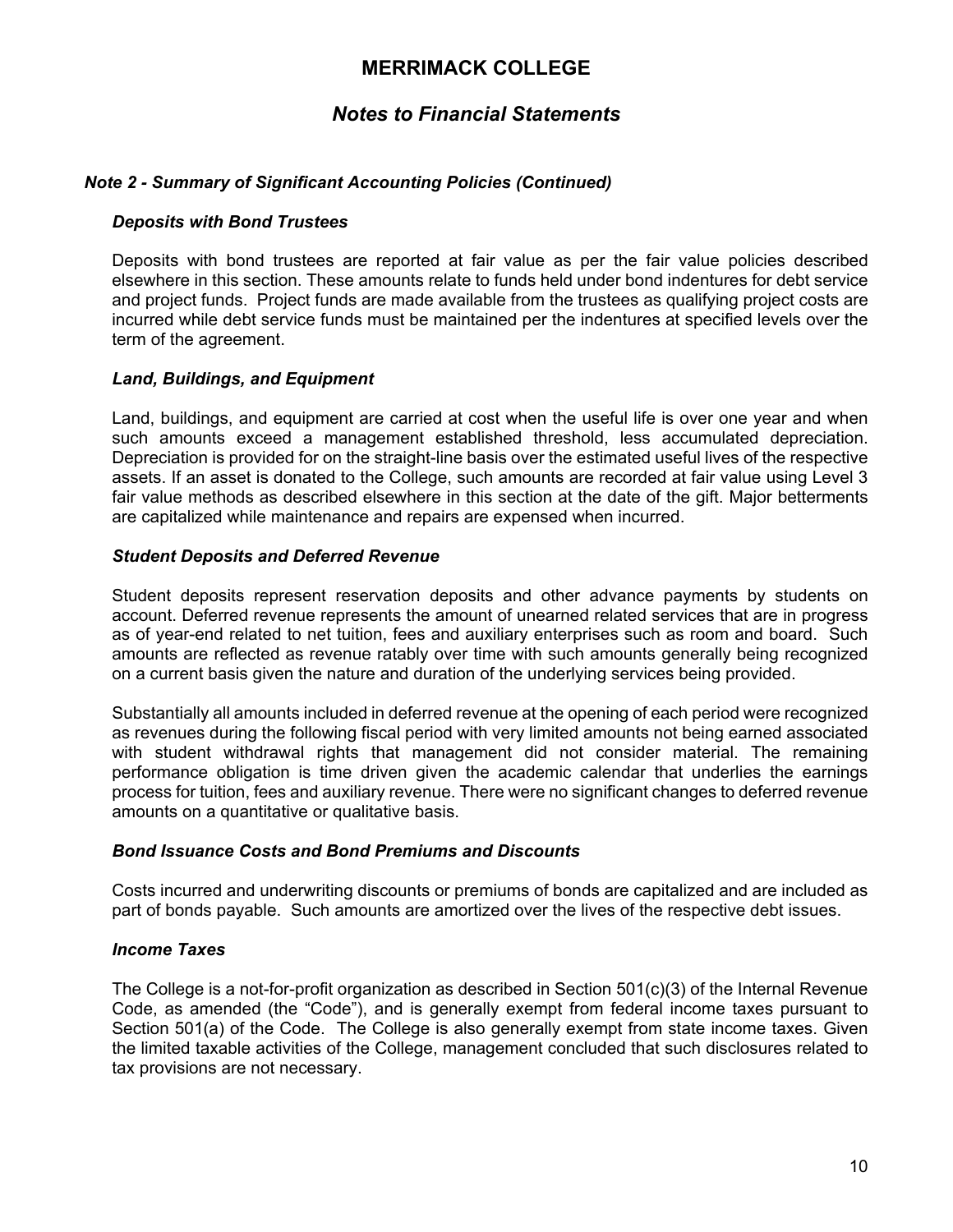# *Notes to Financial Statements*

### *Note 2 - Summary of Significant Accounting Policies (Continued)*

#### *Uncertain Tax Positions*

The College is required to assess uncertain tax positions. The College has determined that its tax status and decisions over which activities are related and unrelated are its only tax positions and that such positions do not result in an uncertainty requiring recognition. The College's Federal and state tax returns are generally open for examination for three years following the date filed. No examinations are currently in process.

#### *Revenue Recognition*

Revenues are reported as increases in net assets without donor restrictions unless their use is limited by donor-imposed restrictions.

#### **Earned Revenue**

Earned revenues are recorded using a principles based process that requires the University 1) Identify the contract with the customer; 2) Identify the performance obligations in the contract; 3) Determine the transaction price; 4) Allocate the transaction price to the performance obligations; and 5) Recognize revenue when (or as) performance obligations are satisfied. Earned revenues include tuition and fees as well as sales and services of auxiliary enterprises, all of which are under arrangements that are aligned to an academic semester and which is less than one year in length.

The College derives revenues primarily through tuition, fees and auxiliary services. Tuition, fees and auxiliary enterprises revenue are recorded at established rates, net of institutional financial aid and scholarships provided directly to students and therefore amounts are deemed to be fixed and determinable. Such net amounts are recorded as revenue when performance obligations are satisfied which is generally over time as services are rendered whether relating to educational services or auxiliary services such as room and board. Management believes that recognizing revenue over time is the best measure of services rendered based on its academic calendar and has not made any changes in the timing of satisfaction of its performance obligations or amounts allocated to those obligations. Discounts provided to employees are considered part of fringe benefits within operating expenses and likewise are recorded over time. Management does not consider there to be significant judgment involved in the timing of satisfaction of performance obligations as those are directly linked to the academic calendar of the related academic activity.

Students may withdraw from programs of study within certain time limits as under the College's withdrawal policies by semester. These policies vary by program but allow for up to a 100% refund within seven days of the start of classes declining to no refund at twenty-one days after the start of classes. Given the normal timing of the College's programs, the exposure to such is limited at year end.

Payments made by third parties such as DOE relative to loans and grants to students are a mechanism to facilitate payment on behalf of students, and accordingly, such funding does not represent revenue of the College. Cash flows are also impacted by DOE rules which differ for newly enrolled versus continuing students with respect to financial aid. Generally, funds made available by the DOE for new students are available later than for continuing students.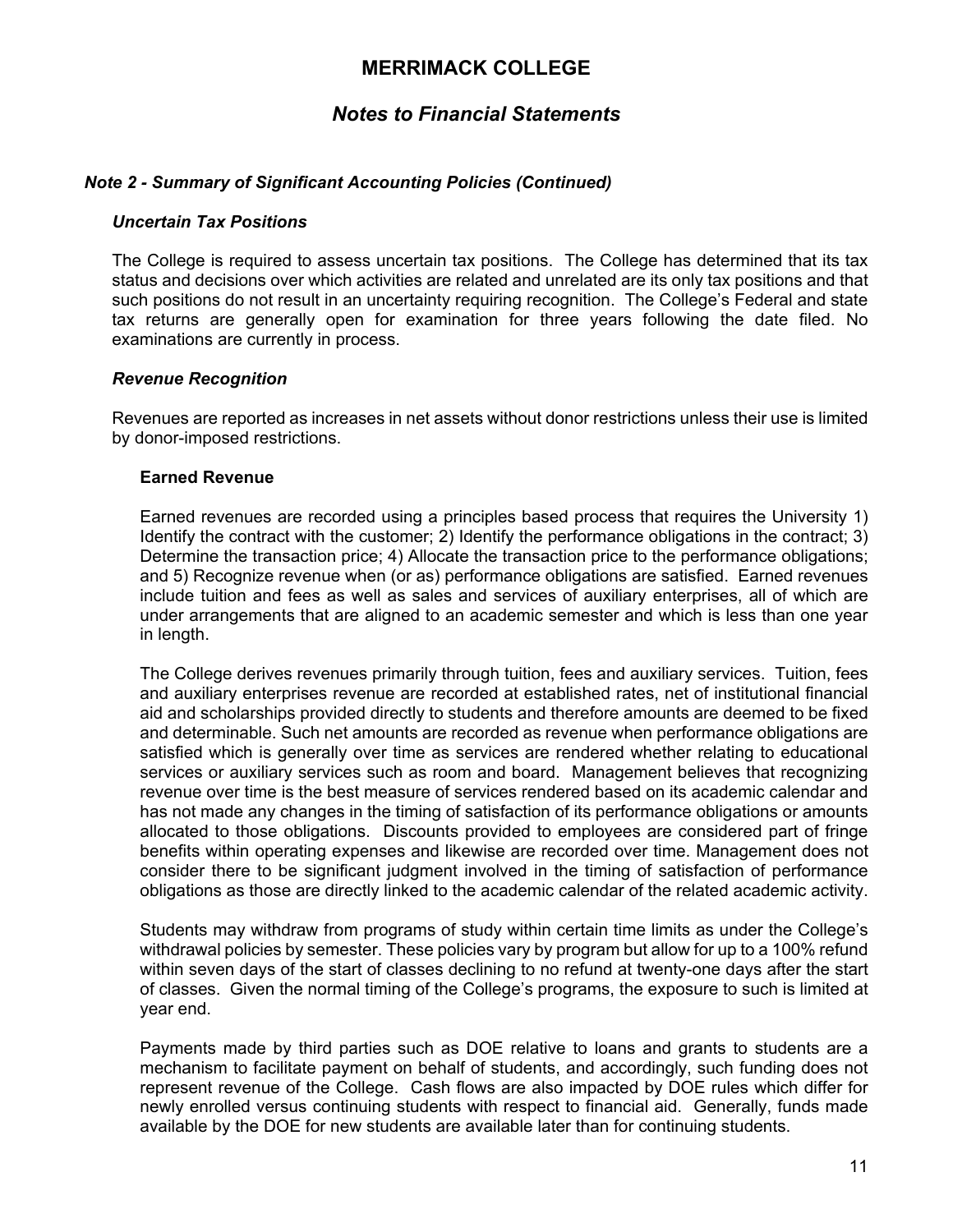# *Notes to Financial Statements*

### *Note 2 - Summary of Significant Accounting Policies (Continued)*

#### *Revenue Recognition (Continued)*

#### **Earned Revenue (Continued)**

Management does not view there to be other qualitative factors that have a significant impact on the nature and amount of revenue and cash flow.

The College has a number of lines of business which include traditional undergraduate education and graduate programs. The following table summarizes the percentages of revenue from each of these programs with auxiliary enterprises being ascribed to the program from which such revenues are derived.

|                | 2021 | 2020 |
|----------------|------|------|
| <b>Revenue</b> |      |      |
| Undergraduate  | 88%  | 90%  |
| Graduate       | 12%  | 10%  |

### **Contributed Support**

Contributions, including unconditional promises to give, are recognized as revenues as either without or with donor restrictions in the period verifiably committed by the donor. Contributions of assets other than cash are recorded at their estimated fair value and per the fair value policies described elsewhere in this section. Unconditional promises to give that are expected to be collected in future years are recorded at the present value of the estimated future cash flows using a risk adjusted discount rate depending on the time period involved. Amortization of the discount is included in contribution revenue in accordance with the donor-imposed restrictions, if any, on the contributions. Contributions with donor-imposed restrictions that can be met through the passage of time or upon the incurring of expenses consistent with the purposes are recorded as net assets with donor restrictions and reclassified to net assets without donor restrictions when such time or purposes restriction has been satisfied.

Gifts of property, plant and equipment are recorded as without donor restrictions unless the donor explicitly states how such assets should be used. Gifts of cash or other assets that must be used to acquire long-lived assets are reported as net assets with donor restrictions. The College reports expirations of donor restrictions when the donated or acquired long-lived asset is placed into service.

Conditional contributions, including grants, are recorded as revenue when such amounts become unconditional which generally involves the meeting of a barrier to entitlement. This can include items such as meeting a matching provision, incurring specified allowable expenses in accordance with a framework of allowable costs or other barriers. Contributions received pending designation by the donor are considered with donor restrictions until known at which time such are reclassified if required.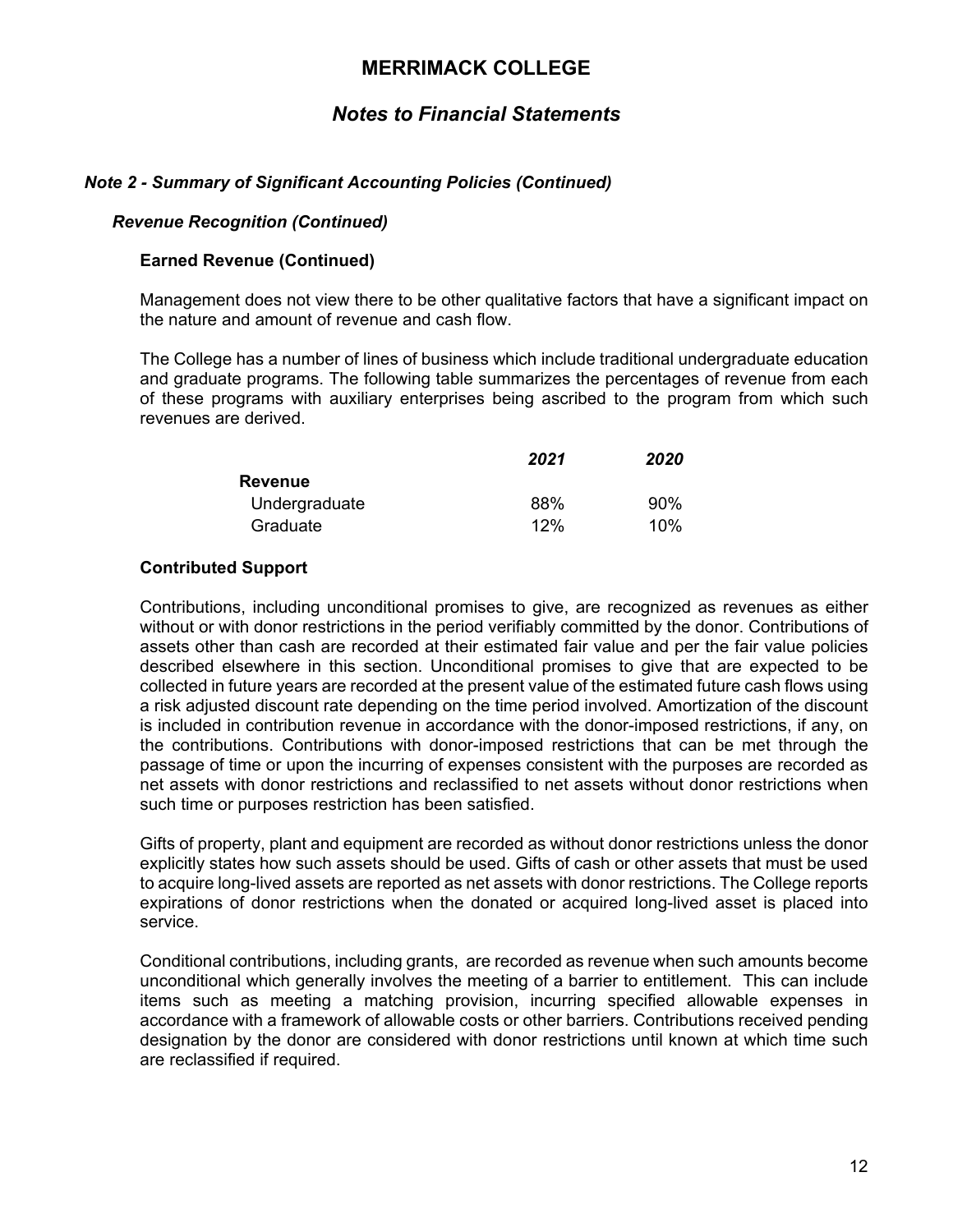# *Notes to Financial Statements*

### *Note 2 - Summary of Significant Accounting Policies (Continued)*

#### *Revenue Recognition (Continued)*

#### **Net Investment Return**

Net investment return consists of interest and dividend income and realized and unrealized gains and losses, less any external investment expenses. Such returns are allocated ratably based on the relative proportion of funds invested with donor restrictions and those without donor restrictions. Investment returns allocated to net assets with donor restrictions remain in such category until appropriated by the board under the board approved spending policy unless otherwise required by the terms of the gift that they be added to the principal of the endowment.

#### *Operating and Nonoperating Activity*

The accompanying statements of activities present the change in net assets distinguishing between operating and nonoperating activities. Operating activities principally include all revenues and expenses that relate to the College's educational programs, research, training and supporting activities. Operating revenues also include investment return pursuant to the College's spending rate policy earned on investments held for endowment and similar purposes. Investment returns in excess of or less than the spending rate are considered nonoperating. In addition, contributions raised for capital expenditures and endowment are also considered nonoperating along with other nonrecurring items.

### *Functional Allocation of Expenses*

Expenses are reported as decreases in net assets without donor restrictions. The statements of activities present expenses by functional classification. Building operations and maintenance costs, including depreciation, are allocated based on square footage. Interest expense is allocated based on square footage applied to the functional purpose for which debt proceeds were used.

The costs of providing the various programs and activities and supporting services have been summarized on a functional basis in the statements of activities. Expenses are also presented later within these footnotes by natural classification detail of expenses by function. Accordingly, certain costs have been allocated among the programs and supporting services benefited. Depreciation of plant assets and operation and maintenance of plant expenses have been allocated to functional classifications based on square footage of facilities. Interest expense is allocated to functional classifications that benefited from the use of the proceeds of the debt.

### *Estimates*

The preparation of financial statements in conformity with GAAP requires management to make estimates and assumptions that affect the reported amounts of assets and liabilities and disclosure of contingent assets and liabilities at the date of the financial statements and the reported amounts of revenues and expenses during the reporting period. Actual results could differ from those estimates.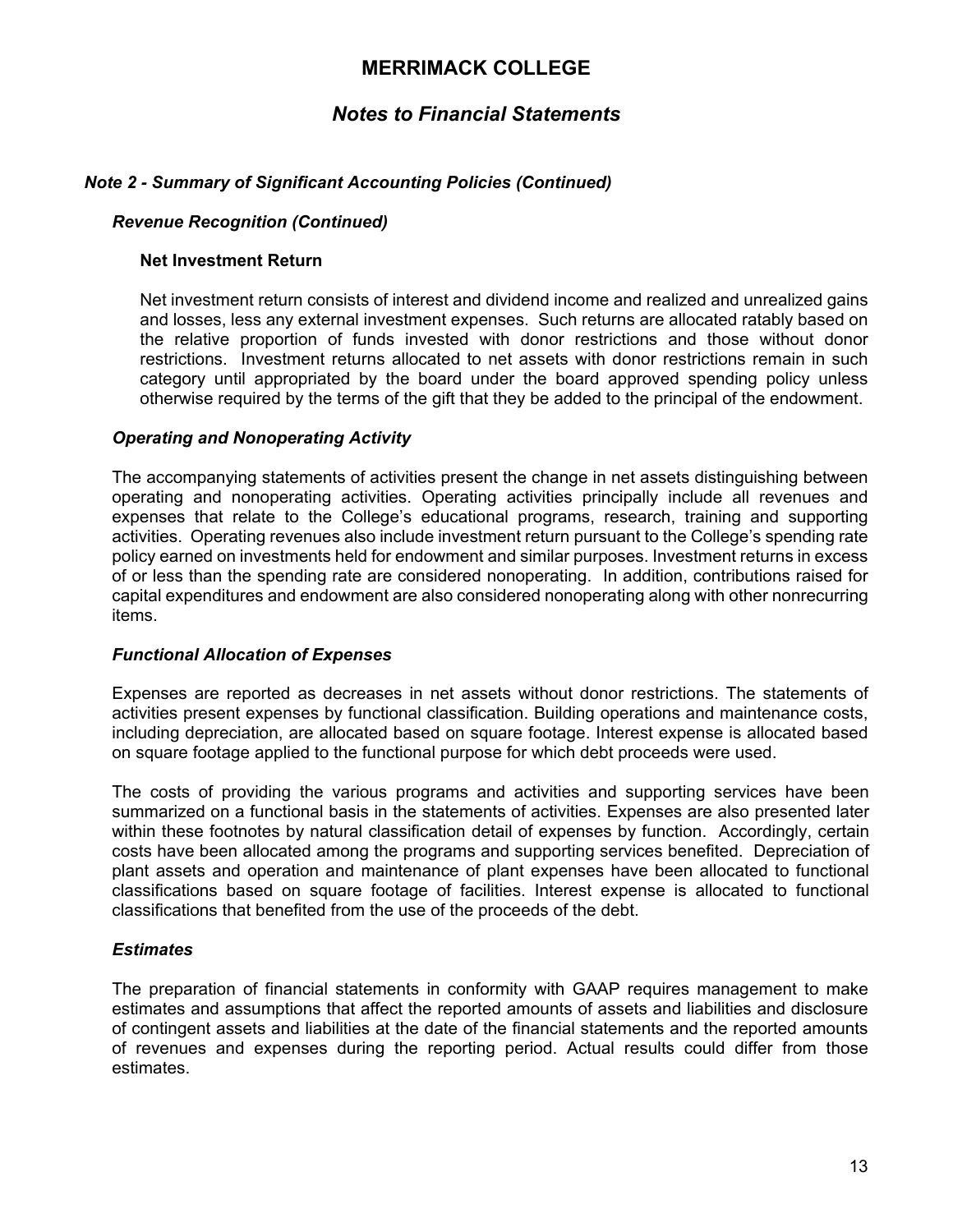# *Notes to Financial Statements*

### *Note 2 - Summary of Significant Accounting Policies (Continued)*

#### *Adopted Accounting Pronouncements*

In February 2016, the Financial Accounting Standards Board ("FASB") issued Accounting Standards Update ("ASU") 2016-02, *Leases* (Topic 842) that requires, among other things, a lessee to recognize a right-of-use asset representing an entity's right to use the underlying asset for the lease term and a liability for lease payments on the Statement of Financial Position. For leases with a life of twelve months or less, lessees are not required to recognize a lease asset and liability, as permitted by the ASU. The College adopted ASU 2016-02 in fiscal year 2021 using the modified retrospective approach. Right-of-use assets and related lease obligations of \$675,295 and \$692,259, respectively, were recognized as of June 30, 2021 and are included in Other assets and Accounts payable and accrued expenses in the Statement of Financial Position. See also Note 7.

#### *Reclassifications*

Certain amounts from the prior year's financial statements were reclassified in order to conform to the current year's financial statements.

#### *Subsequent Events*

The College has evaluated all events or transactions that occurred after June 30, 2021 up through September 16, 2021, the date these financial statements were issued. No such items were noted that merited recognition through this date.

### *Note 3 - Liquidity and Availability*

The College regularly monitors liquidity to meet its operating needs and other contractual commitments, while also striving to maximize the investment of its available funds. The College has various sources of liquidity at its disposal, including cash and cash equivalents, marketable debt and equity securities and its line of credit. The College has a liquidity and operating reserve policy which is written and monitored by its Investment, Finance, Audit & Risk Management Committee of the Board of Trustees. The liquidity and operating reserve policy establishes certain minimum thresholds for cash balances and provides guidance to remedy any situation should cash balances be less than the established threshold.

For purposes of analyzing resources available to meet general expenditures over a 12-month period, the College considers all expenditures related to its ongoing activities of teaching, research and public service as well as the conduct of services undertaken to support those activities to be general expenditures. Student loans receivable are not included in the analysis as principal and interest on these loans are used solely to make new loans and are, therefore, not available to meet current operating needs.

In addition to the financial assets available to meet general expenditures over the next 12 months, the College operates with a budget surplus and anticipates collecting revenue in excess of its general expenditures. Refer to the statement of cash flows which identifies the sources and uses of the College's cash and shows positive cash generated by operations for the years ended June 30, 2021 and 2020.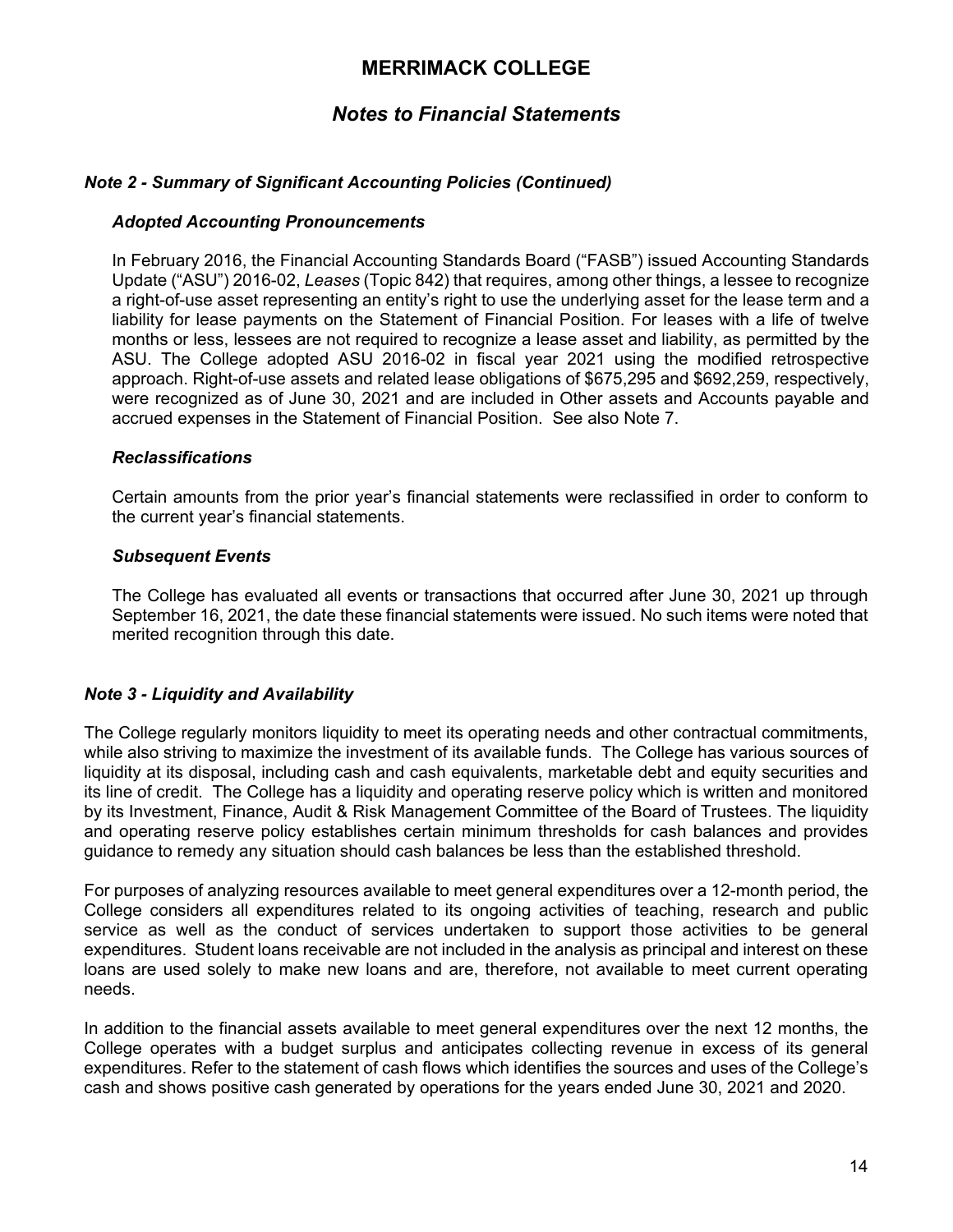# *Notes to Financial Statements*

### *Note 3 - Liquidity and Availability (Continued)*

Although not expected to be needed, the spendable yet restricted portion of the College's net assets could be used to meet cash needs if necessary. Prudent investment management, however, must be considered to ensure the preservation of the funds for future use.

As of June 30, 2021 and 2020, the following tables show the total financial assets held by the College and the amounts of those financial assets available within one year of the balance sheet date to meet general expenditures:

|                                                                                  | 2021          | 2020         |
|----------------------------------------------------------------------------------|---------------|--------------|
| Financial assets at year end:                                                    |               |              |
| Cash and cash equivalents                                                        | \$45,504,523  | \$34,818,010 |
| Contributions receivable, net                                                    | 3,346,526     | 3,171,057    |
| Accounts and loans receivable, net                                               | 6,612,893     | 6,289,840    |
| Investments convertible to cash in the next 12 months                            | 70,021,657    | 54,481,624   |
| Total financial assets at year end                                               | \$125,485,599 | \$98,760,531 |
| Financial assets available to meet general expenditures over the next 12 months: |               |              |
| Cash and cash equivalents                                                        | \$44,965,782  | \$32,915,464 |
| Contributions for general expenditures due in one year or less                   | 520,410       | 336,977      |
| Accounts receivable due in one year or less                                      | 5,520,555     | 5,042,353    |
| Investment return and appropriation                                              | 3,020,733     | 2,884,908    |
| Investments not encumbered by donor or board restrictions                        | 2,125,392     | 885,933      |
| Total financial assets available to meet general expenditures                    |               |              |
| over the next 12 months                                                          | \$56,152,872  | \$42,065,635 |

### *Note 4 - Contributions Receivable, Net*

Contributions receivable are expected to be realized as follows at June 30:

|                                                     | 2021             | 2020         |
|-----------------------------------------------------|------------------|--------------|
| Unconditional promises expected to be collected in: |                  |              |
| Less than one year                                  | 1,029,338<br>\$. | 981,718<br>S |
| One year to five years                              | 2,573,421        | 2,388,341    |
| Five years and thereafter                           |                  | 180,000      |
|                                                     |                  |              |
|                                                     | 3,602,759        | 3,550,059    |
| Allowance for discount and doubtful pledges         | (256,233)        | (379,002)    |
|                                                     |                  |              |
| Contributions receivable, net                       | 3,346,526        | 3,171,057    |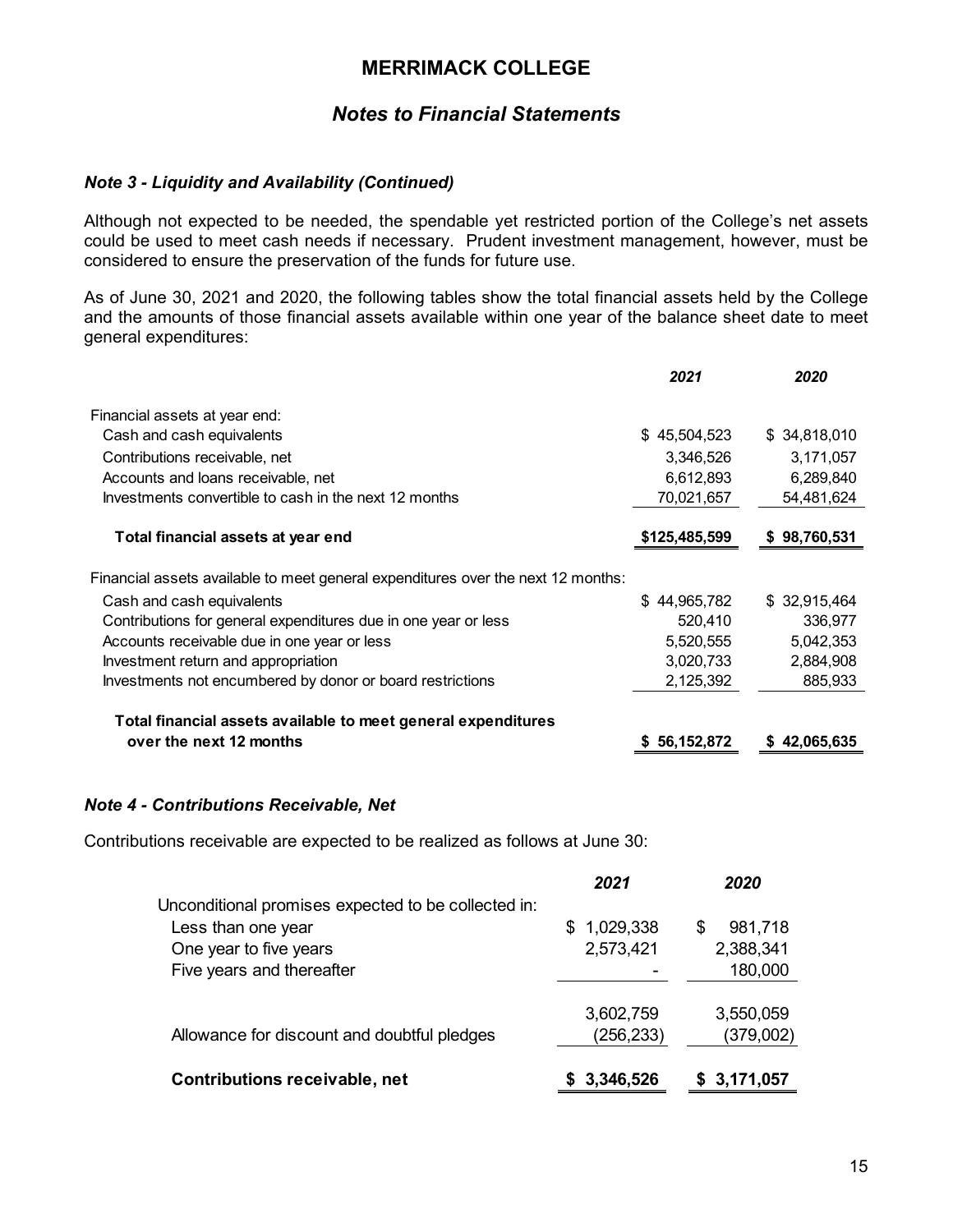# *Notes to Financial Statements*

### *Note 5 - Investments and Fair Value Measurements*

The valuation of the College's financial instruments by fair value hierarchy consisted of the following at June 30:

|                                          |                   |                 | 2021            |               |
|------------------------------------------|-------------------|-----------------|-----------------|---------------|
|                                          | Level 1           | <b>NAV</b>      | Level 3         | <b>Total</b>  |
| <b>Assets</b>                            |                   |                 |                 |               |
| Deposits with bond trustees:             |                   |                 |                 |               |
| Debt service reserve with trustee:       |                   |                 |                 |               |
| Cash and cash equivalents                | 27,634,825<br>\$. | \$              | \$              | 27,634,825    |
| U.S. and international bond funds        |                   |                 |                 |               |
| Total debt service reserve with trustee  | 27,634,825        |                 |                 | 27,634,825    |
| Unexpended bond proceeds:                |                   |                 |                 |               |
| Cash and cash equivalents                |                   |                 |                 |               |
| Total unexpended bond proceeds           |                   |                 |                 |               |
| Total deposits with bond trustees        | 27,634,825        |                 |                 | 27,634,825    |
| <b>Investments</b>                       |                   |                 |                 |               |
| Working capital investments:             |                   |                 |                 |               |
| Cash and cash equivalents                | 1,368,412         |                 |                 | 1,368,412     |
| U.S. and international bond funds        | 190,298           |                 |                 | 190,298       |
| U.S. and international equity funds      | 566,682           |                 |                 | 566,682       |
| Total working capital investments        | 2,125,392         |                 |                 | 2,125,392     |
| Long-term investments (endowment):       |                   |                 |                 |               |
| Cash and cash equivalents                | 270,517           |                 |                 | 270,517       |
| U.S. and international bond funds        | 10,114,607        |                 |                 | 10,114,607    |
| U.S. and international equity funds      | 48,572,308        |                 |                 | 48,572,308    |
| Private equity and venture capital funds | 8,938,833         | 3,163,095       | 3,059,875       | 12,101,928    |
| Total long-term investments (endowment)  | 67,896,265        | 3,163,095       | 3,059,875       | 74,119,235    |
| <b>Total investments</b>                 | 70,021,657        | 3,163,095       | 3,059,875       | 76,244,627    |
| Total assets at fair value               | 97,656,482        | 3,163,095<br>\$ | 3,059,875<br>\$ | \$103,879,452 |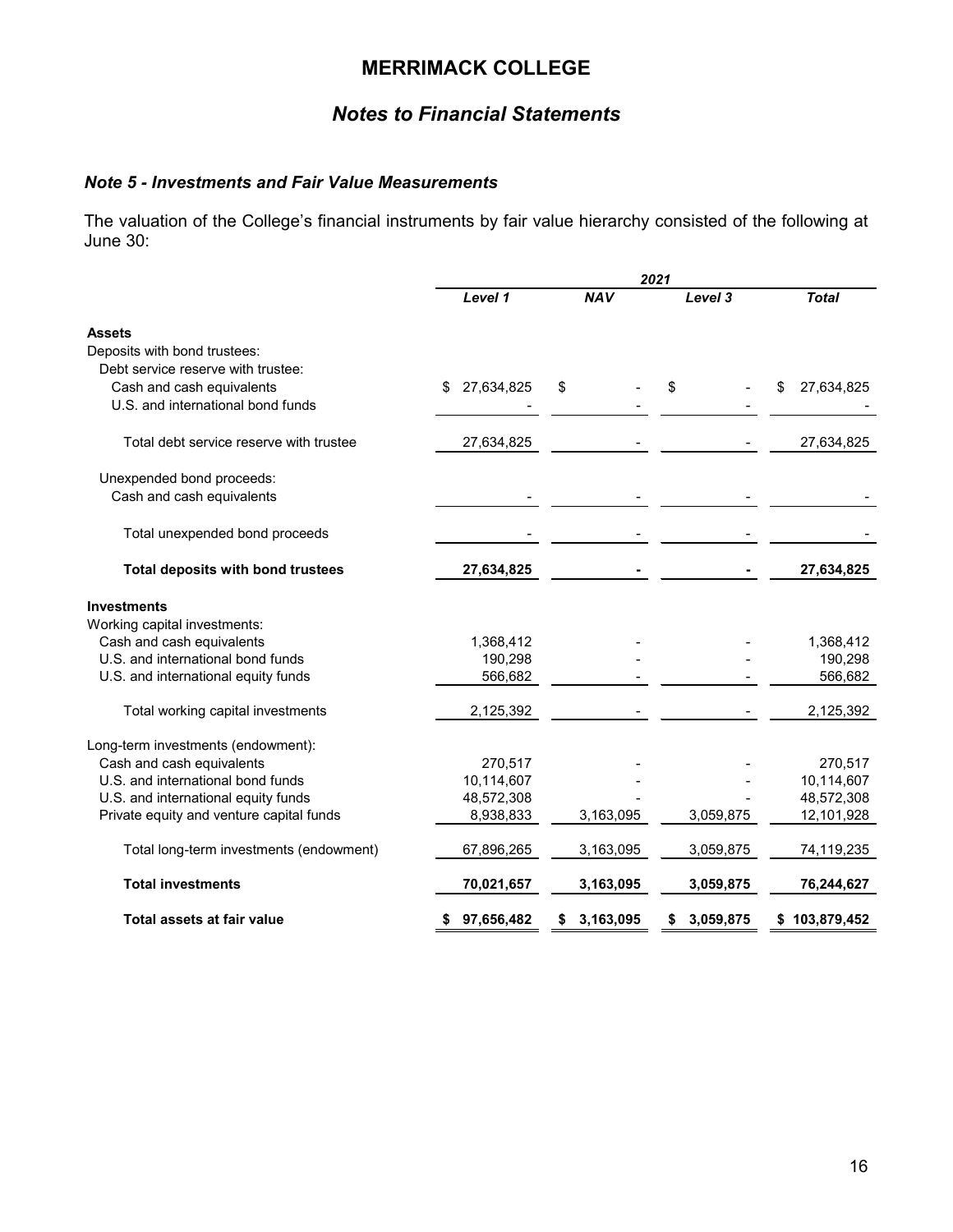# *Notes to Financial Statements*

### *Note 5 - Investments and Fair Value Measurements (Continued)*

The valuation of the College's financial instruments by fair value hierarchy consisted of the following at June 30:

|                                          | 2020         |                 |                 |
|------------------------------------------|--------------|-----------------|-----------------|
|                                          | Level 1      | <b>NAV</b>      | <b>Total</b>    |
| <b>Assets</b>                            |              |                 |                 |
| Deposits with bond trustees:             |              |                 |                 |
| Debt service reserve with trustee:       |              |                 |                 |
| Cash and cash equivalents                | \$9,518,131  | \$              | 9,518,131<br>\$ |
| <b>Total deposits with bond trustees</b> | 9,518,131    |                 | 9,518,131       |
| <b>Investments</b>                       |              |                 |                 |
| Working capital investments:             |              |                 |                 |
| Cash and cash equivalents                | 269,495      |                 | 269,495         |
| U.S. and international bond funds        | 154,406      |                 | 154,406         |
| U.S. and international equity funds      | 455,907      |                 | 455,907         |
| Total working capital investments        | 879,808      |                 | 879,808         |
| Long-term investments (endowment):       |              |                 |                 |
| Cash and cash equivalents                | 762,348      |                 | 762,348         |
| U.S. and international bond funds        | 11,273,784   |                 | 11,273,784      |
| U.S. and international equity funds      | 29,538,578   |                 | 29,538,578      |
| Private equity and venture capital funds | 12,027,106   | 2,064,276       | 14,091,382      |
| Total long-term investments (endowment)  | 53,601,816   | 2,064,276       | 55,666,092      |
| <b>Total investments</b>                 | 54,481,624   | 2,064,276       | 56,545,900      |
| Total assets at fair value               | \$63,999,755 | 2,064,276<br>S. | \$66,064,031    |

Unfunded capital commitments amounted to \$1,666,625 and \$2,121,750 at June 30, 2021 and 2020, respectively. The College has no plans or intentions to liquidate any of its investments using NAV methods at other than the ordinary course as allowed under such instruments.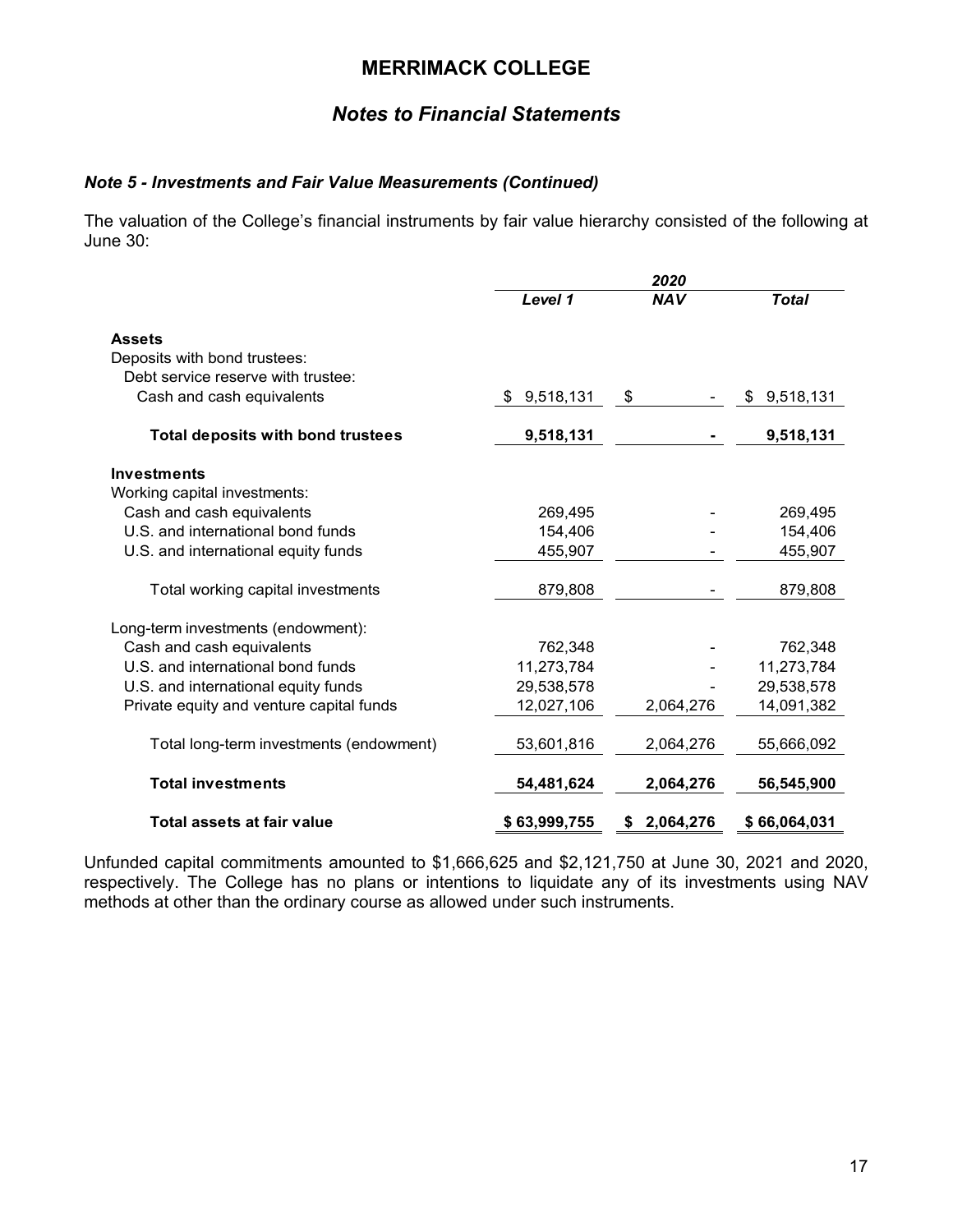# *Notes to Financial Statements*

### *Note 5 - Investments and Fair Value Measurements (Continued)*

Redemption/liquidity of investments were as follows at June 30, 2021:

| <b>Permissible Investment</b> | <b>Fair Value</b> |
|-------------------------------|-------------------|
| <b>Redemption Frequency</b>   | <b>Redeemable</b> |
| Daily                         | \$70,021,657      |
| Illiquid (>365 Days)          | 6,222,970         |
| Total                         | \$76,244,627      |

Following is a reconciliation of total investment return to amounts reported in the statements of activities for the years ended June 30:

|                                                                                                                      | 2021                      | 2020                       |
|----------------------------------------------------------------------------------------------------------------------|---------------------------|----------------------------|
| Long-term investment return utilized - operating activities<br>Long-term investment return - nonoperating activities | \$2,884,908<br>14,644,976 | \$2,863,135<br>(3,919,090) |
| <b>Total return</b>                                                                                                  | \$17,529,884              | \$(1,055,955)              |

### *Note 6 - Land, Buildings, and Equipment, Net*

The College's investment in land, buildings, and equipment is as follows at June 30:

|                                           | <b>Estimated</b><br><b>Lives</b> | 2021            | 2020            |
|-------------------------------------------|----------------------------------|-----------------|-----------------|
| Land                                      |                                  | \$<br>5,040,658 | 3,678,263<br>\$ |
| Land improvements                         | 10 - 30 years                    | 24,273,712      | 23,560,543      |
| <b>Buildings and components</b>           | 50 years                         | 206,092,687     | 203,719,296     |
| Furniture and equipment                   | 5 years                          | 50,779,387      | 48,915,643      |
| Automobiles and trucks                    | $5 - 7$ years                    | 1,364,573       | 1,190,385       |
| Capital leases                            | $3 - 4$ years                    | 1,457,193       | 840,874         |
| Construction in progress                  |                                  | 1,435,164       | 2,076,634       |
|                                           |                                  |                 |                 |
|                                           |                                  | 290,443,374     | 283,981,638     |
| Accumulated depreciation and amortization |                                  | (126,620,173)   | (118, 470, 941) |
|                                           |                                  | \$163,823,201   | \$165,510,697   |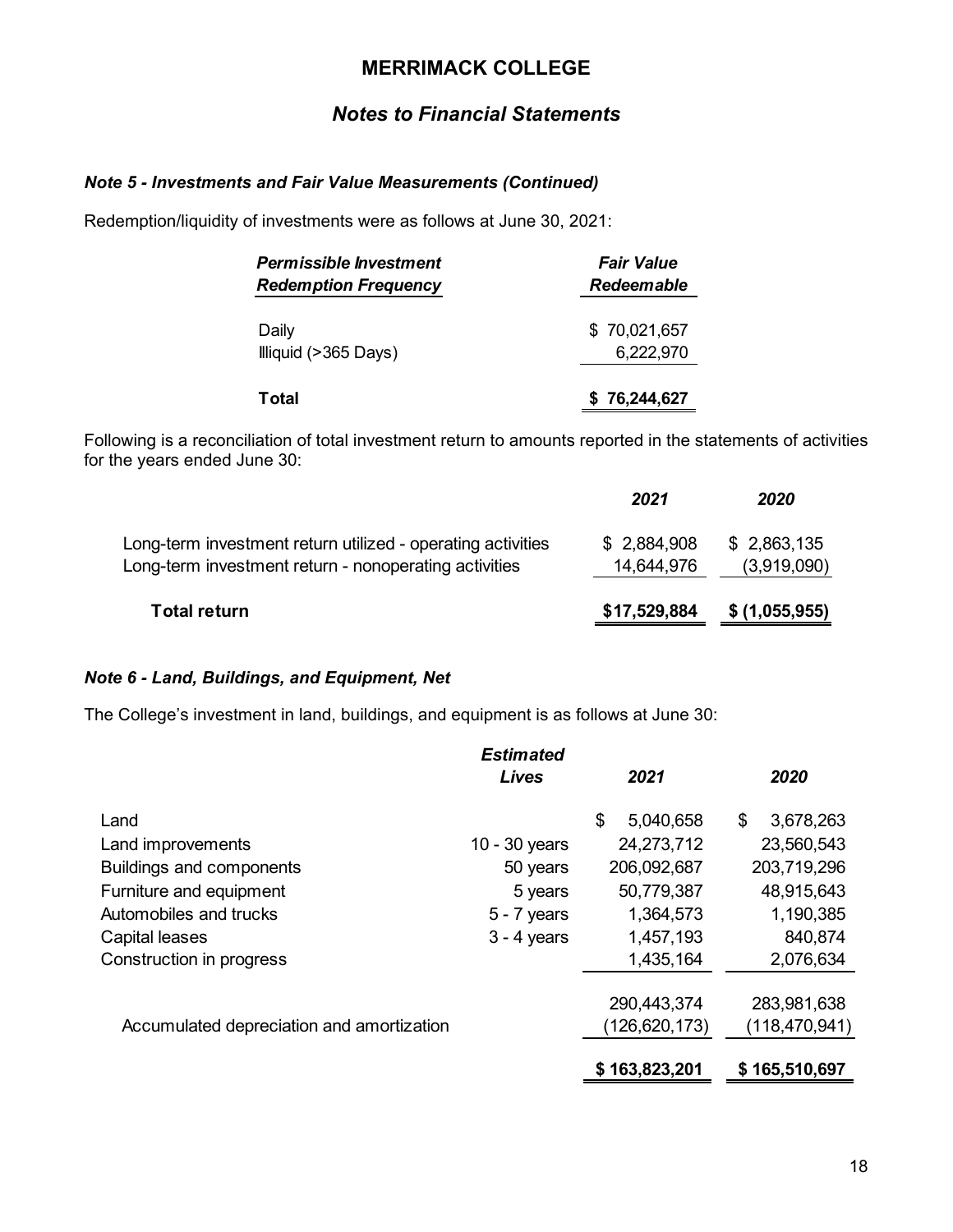# *Notes to Financial Statements*

### *Note 6 - Land, Buildings, and Equipment, Net (Continued)*

Depreciation and amortization expense was \$8,149,235 and \$7,745,615 for the years ended June 30, 2021 and 2020, respectively.

### *Note 7 - Leases*

The College is committed to minimum annual rent payments under several long-term non-cancellable financing and operating leases for educational and office space through fiscal year 2026.

The components of leases expense for the year ended June 30, 2021 are as follows:

| Lease cost                                               |               |  |
|----------------------------------------------------------|---------------|--|
| Finance lease expense                                    |               |  |
| Amortization of right-of-use asset                       | \$<br>132,826 |  |
| Interest on lease liabilities                            | 19,173        |  |
| Operating lease expense                                  | 226,920       |  |
| Short-term lease expense                                 | 1,955,693     |  |
| <b>Total lease cost</b>                                  | 2,334,612     |  |
| Other information                                        |               |  |
| Weighted average remaining lease term - finance leases   | 3.97 Years    |  |
| Weighted average remaining lease term - operating leases | 3.53 Years    |  |
| Weighted average discount rate - finance leases          | 2.68 %        |  |
| Weighted average discount rate - operating leases        | 3.37%         |  |

Payments due include options to extend leases that are reasonably certain through fiscal year 2026 and are summarized below as of June 30, 2021:

|                                    |    | <b>Operating</b> |    | <b>Finance</b> | <b>Total</b> |           |
|------------------------------------|----|------------------|----|----------------|--------------|-----------|
| 2022                               | \$ | 230,312          | \$ | 212,387        | \$           | 442,699   |
| 2023                               |    | 230,312          |    | 177,382        |              | 407,694   |
| 2024                               |    | 156,062          |    | 151,064        |              | 307,126   |
| 2025                               |    | 68,496           |    | 126,014        |              | 194,510   |
| 2026                               |    | 50,545           |    | 57,222         |              | 107,767   |
| Less amounts representing interest |    | (43, 468)        |    | (44,013)       |              | (87,481)  |
| Total                              | S  | 692,259          | S  | 680,056        | S            | 1,372,315 |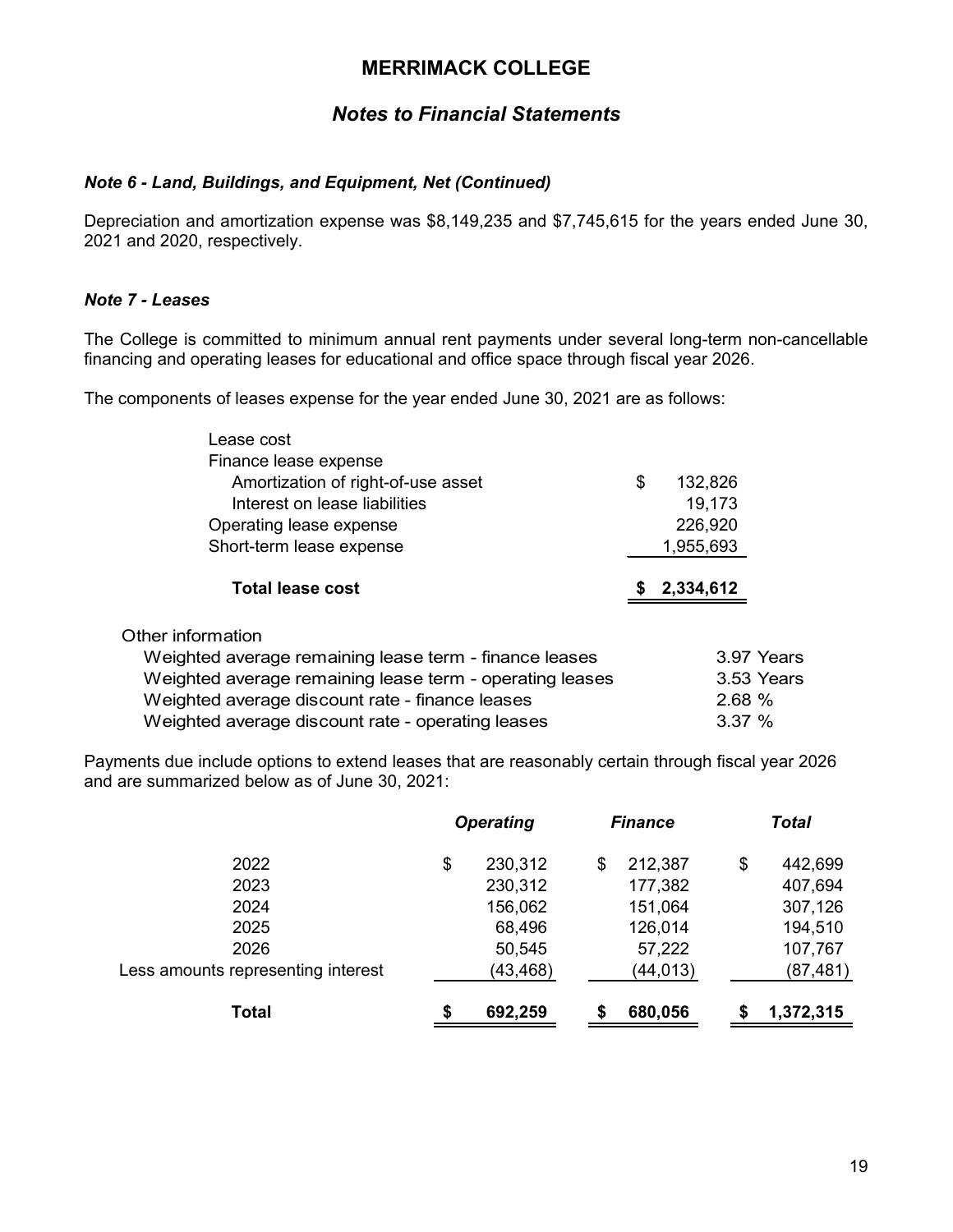### *Notes to Financial Statements*

### *Note 8 - Bonds Payable and Line of Credit*

#### *Bonds Payable*

Bonds payable is as follows at June 30:

|                                          | <b>Payments</b><br><b>Through</b> | 2021          | 2020             |
|------------------------------------------|-----------------------------------|---------------|------------------|
| Bonds payable:                           |                                   |               |                  |
| Massachusetts Development Finance Agency |                                   |               |                  |
| Bonds - Series 2012A                     | 2021                              | \$            | 56,110,000<br>\$ |
| Massachusetts Development Finance Agency |                                   |               |                  |
| Bonds - Series 2014                      | 2044                              | 20,485,000    | 20,745,000       |
| Massachusetts Development Finance Agency |                                   |               |                  |
| Bonds - Series 2017                      | 2047                              | 28,810,000    | 28,975,000       |
| Massachusetts Development Finance Agency |                                   |               |                  |
| Bonds - Series 2021A-1                   | 2042                              | 53,281,321    |                  |
| Massachusetts Development Finance Agency |                                   |               |                  |
| Bonds - Series 2021B                     | 2050                              | 22,760,000    |                  |
| Total bonds payable                      |                                   | 125,336,321   | 105,830,000      |
| Plus unamortized bond premium            |                                   | 5,097,613     | 4,676,501        |
| Less deferred bond issuance costs        |                                   | (1,385,977)   | (728,054)        |
| Less unamortized bond discount           |                                   | (701,711)     | (889,559)        |
| <b>Total bonds payable</b>               |                                   | \$128,346,246 | \$108,888,888    |

Bonds mature serially and have fixed interest rates ranging from 2.5% to 5.25%. The bonds each include a pledge of gross receipts of the College.

The College is required to maintain escrow accounts sufficient to pay one year's principal and interest on the Series 2012A, Series 2014, Series 2017 and Series 2021B Bonds. Additionally, the Series 2012A requires a debt service fund to be held, and the Series 2021B Bonds require a project fund, debt service fund and an expense fund. Such amount is included in Deposits with bond trustees on the Statement of Financial Position.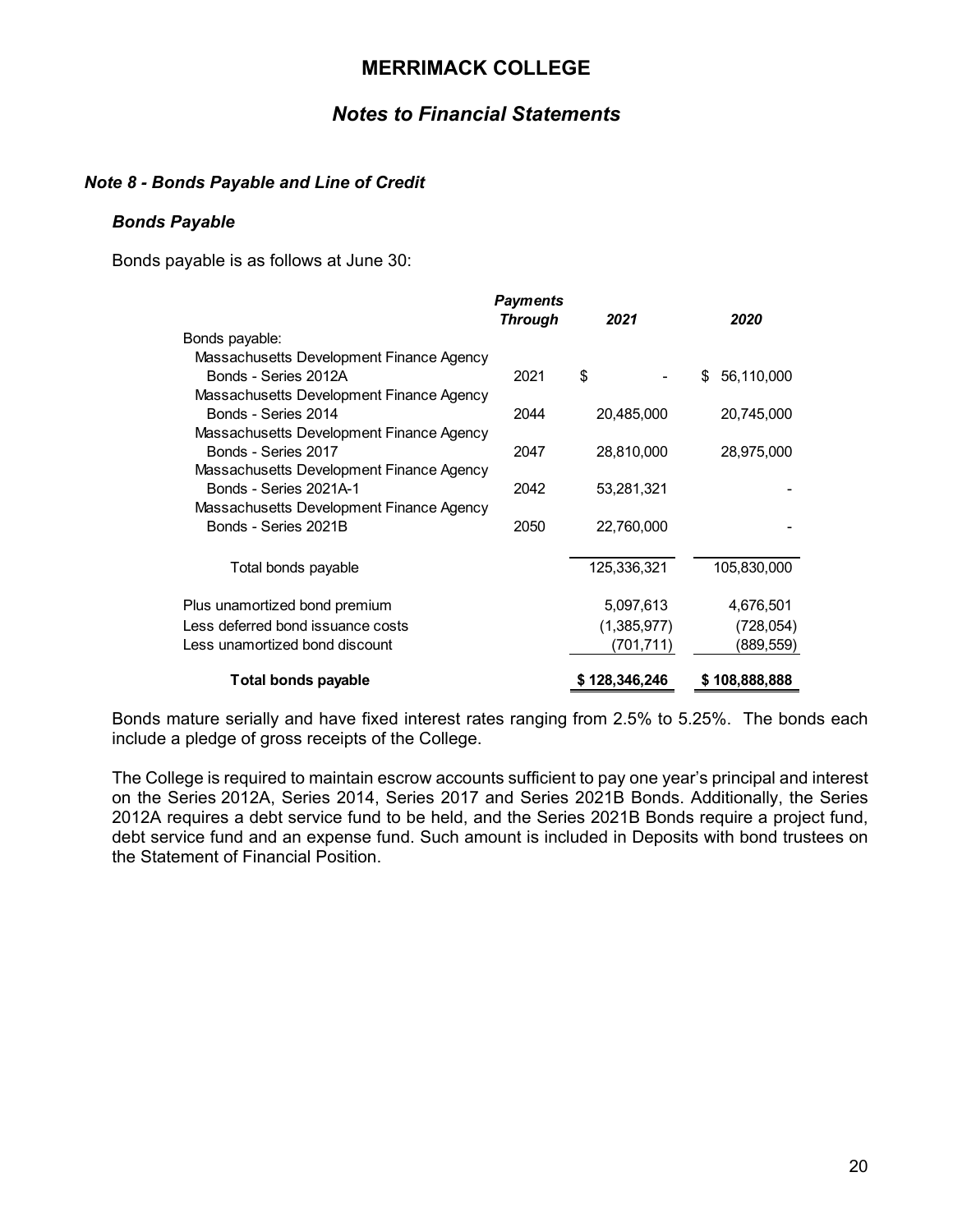# *Notes to Financial Statements*

### *Note 8 - Bonds Payable and Line of Credit (Continued)*

### *Bonds Payable (Continued)*

Bonds payable are due as follows at June 30, 2021:

|            | \$125,336,321   |
|------------|-----------------|
| Thereafter | 113,641,911     |
| 2026       | 2,627,936       |
| 2025       | 2,526,980       |
| 2024       | 2,433,141       |
| 2023       | 2,303,807       |
| 2022       | \$<br>1,802,546 |

Interest expense net of amounts capitalized was \$5.0 million for both the years ended June 30, 2021 and 2020.

### *Lines of Credit*

The College has two unsecured line of credit agreements with two banks. The first line of credit extends through February 28, 2022 in the amount of \$7,500,000. The second line of credit, which was entered in to during 2021, extends through March 16, 2023 in the amount of \$10,000,000. Both lines of credit bear interest at 30-day LIBOR plus 1.25%, with a 0.10% unused fee for an actual rate of 1.34% and 1.42% at June 30, 2021 and 2020, respectively. The line of credit includes a consecutive 15-day non-use provision, which must be met annually. The line of credit expiring February 28, 2022 is subject to annual extensions upon mutual agreement. There was no amount outstanding on either line of credit as of June 30, 2021 and 2020.

### *Note 9 - Endowment*

The College's endowment consists of approximately 300 individual funds established for a variety of purposes including both donor-restricted endowment funds and funds designated by the Board to function as endowments.

#### *Interpretation of Relevant Law*

The Board of the College has interpreted the Uniform Prudent Management of Institutional Funds Act of 2006 as enacted in Massachusetts ("UPMIFA") as requiring the preservation of the fair value of the original gift as of the gift date of the donor-restricted endowment funds absent explicit donor stipulations to the contrary. As a result of this interpretation, the College tracks the corpus of endowment type gifts.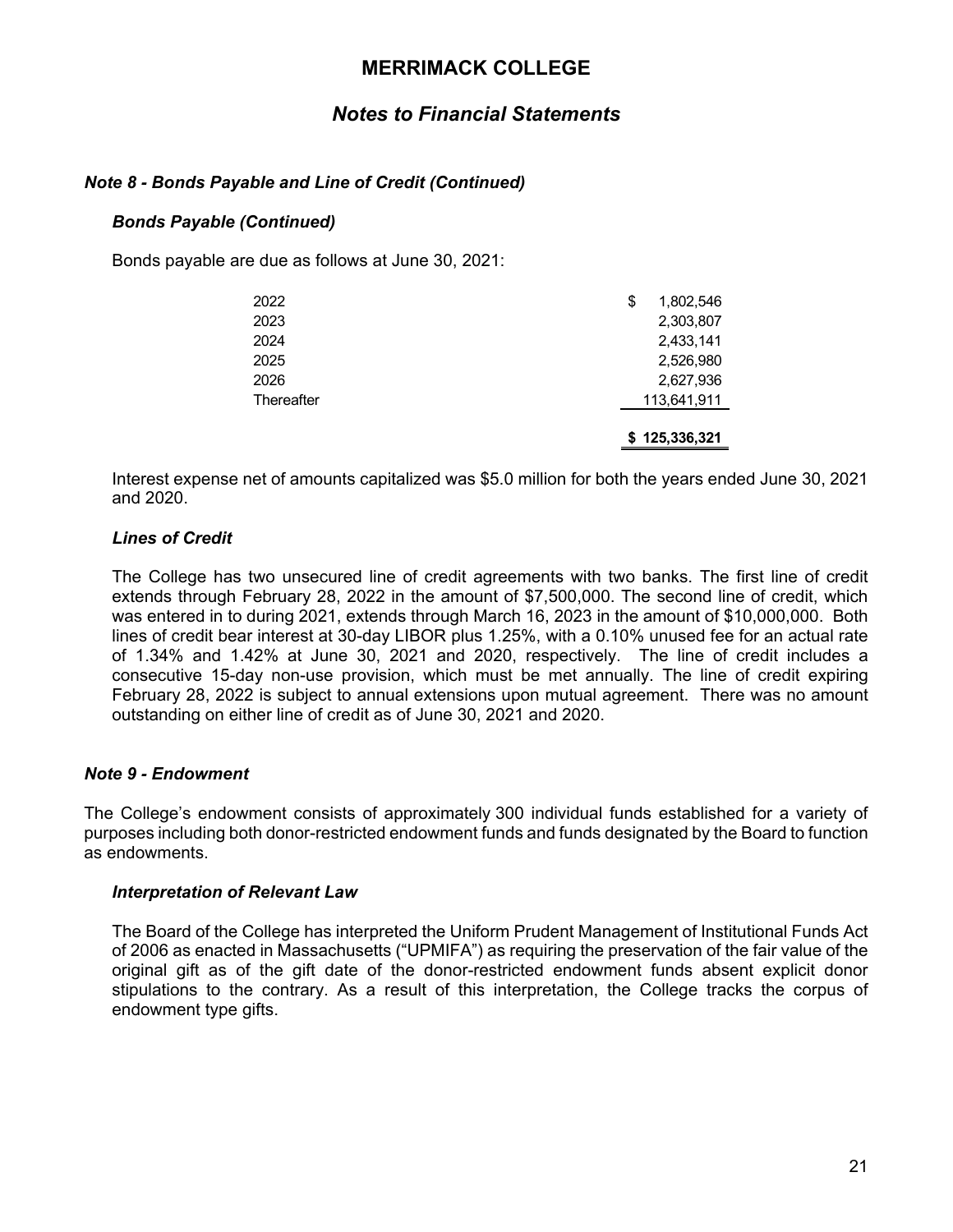# *Notes to Financial Statements*

### *Note 9 - Endowment (Continued)*

#### *Interpretation of Relevant Law (Continued)*

The remaining portion of the donor-restricted endowment fund that is not corpus is classified as unappropriated gains until those amounts are appropriated for expenditure by the College in a manner consistent with the standard of prudence prescribed by UPMIFA. In accordance with UPMIFA, the College considers the following factors in making a determination to appropriate or accumulate from endowment funds:

- 1. The duration and preservation of the fund
- 2. The purposes of the College and the donor-restricted endowment fund
- 3. General economic conditions
- 4. The possible effect of inflation and deflation
- 5. The expected total return from income and the appreciation of investments
- 6. Other resources of the College
- 7. The investment policies of the College

#### *Return Objectives and Risk Parameters*

The overall investment objective of the College is to invest its assets in a prudent manner that will achieve a long-term rate of return sufficient to fund a portion of its annual operating activities and increase investment value after inflation. The College diversifies its investments among various asset classes incorporating multiple strategies and managers. Major investment decisions are authorized by the Board's Investment, Finance, Audit & Risk Management Committee, which oversees the College's investment program in accordance with established guidelines in consultation and collaboration with the College's investment advisors. Endowment assets include those assets of donor-restricted funds that the College must hold in perpetuity or for a donor-specified period as well as board-designated funds.

To satisfy its long-term rate-of-return objectives, the College relies on a total return strategy in which investment returns are achieved through both capital appreciation (realized and unrealized) and current yield (interest and dividends). The College targets a diversified asset allocation that places emphasis on investments in equities, fixed income, and alternative investments to achieve its long-term return objectives within prudent risk constraints.

#### *Strategies Employed for Achieving Investment Objectives*

The funds have a long-term investment horizon with relatively low liquidity needs. For this reason, the funds can tolerate short- and intermediate-term volatility provided that long-term returns meet or exceed its investment objective. Consequently, the funds can take advantage of less liquid investments, such as private equity, hedge funds, and other partnership vehicles, which typically offer higher risk-adjusted return potential as compensation for forfeiture of liquidity. Nonetheless, to ensure liquidity for distributions and to facilitate rebalancing, the maximum allocation to illiquid assets, defined as funds locked-up for greater than one year, shall be limited to 30% of the funds' market value.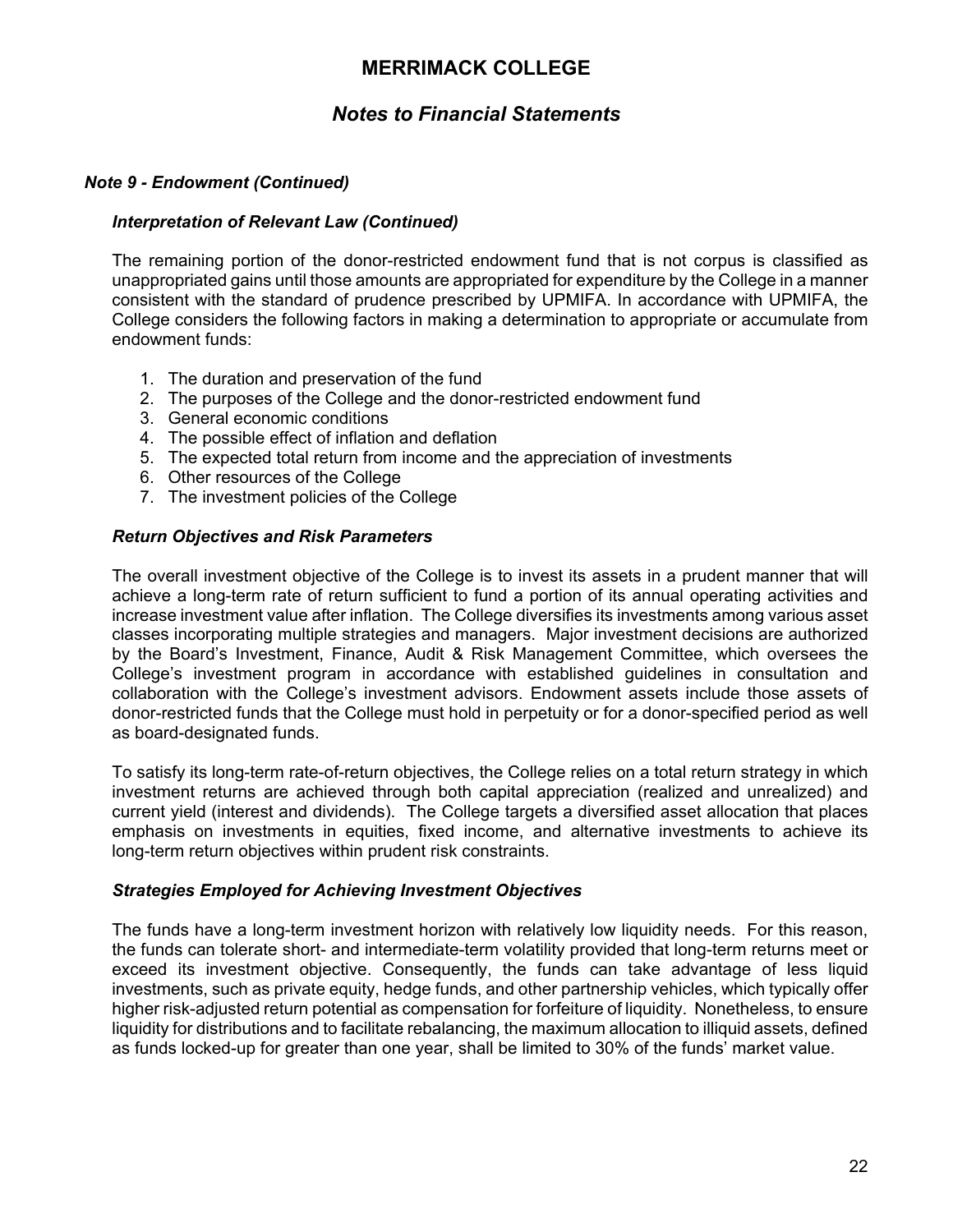# *Notes to Financial Statements*

### *Note 9 - Endowment (Continued)*

#### *Spending Policy and How the Investment Objectives Relate to Spending Policy*

The College's current endowment spending policy allows for spending of 0% to 5% of the average of the fair value of qualifying endowment investments over the previous 12 quarters. The actual appropriation was \$2,884,908 and \$2,863,135 for an effective rate of 5% for both the years ended June 30, 2021 and 2020, respectively. The appropriation for the year ended June 30, 2022 is budgeted for \$3,020,733. Accordingly, over the long term, the College expects the current spending policy will allow its endowment to maintain its purchasing power. Additional real growth will be provided through new gifts and any excess investment return.

#### *Funds with Deficiencies*

From time to time, the fair value of assets associated with individual donor-restricted endowment funds may fall below their original contributed value. Deficiencies of this nature are reported as reductions in unrestricted net assets. There were no deficiencies reported as of June 30, 2021 and 2020.

Endowment net assets consist of the following at June 30:

|                                     |                                                       | 2021                                 |              |
|-------------------------------------|-------------------------------------------------------|--------------------------------------|--------------|
|                                     | <b>Without</b><br><b>Donor</b><br><b>Restrictions</b> | With<br>Donor<br><b>Restrictions</b> | <b>Total</b> |
| Donor-restricted endowment<br>funds | \$                                                    | \$57,220,138                         | \$57,220,138 |
| Board-designated endowment<br>funds | 16,899,097                                            |                                      | 16,899,097   |
| <b>Total endowed net assets</b>     | \$16,899,097                                          | \$57,220,138                         | \$74,119,235 |
|                                     |                                                       | 2020                                 |              |
|                                     |                                                       |                                      |              |
|                                     | <b>Without</b><br><b>Donor</b><br><b>Restrictions</b> | With<br>Donor<br><b>Restrictions</b> | <b>Total</b> |
| Donor-restricted endowment<br>funds | \$                                                    | \$41,856,024                         | \$41,856,024 |
| Board-designated endowment<br>funds | 13,810,068                                            |                                      | 13,810,068   |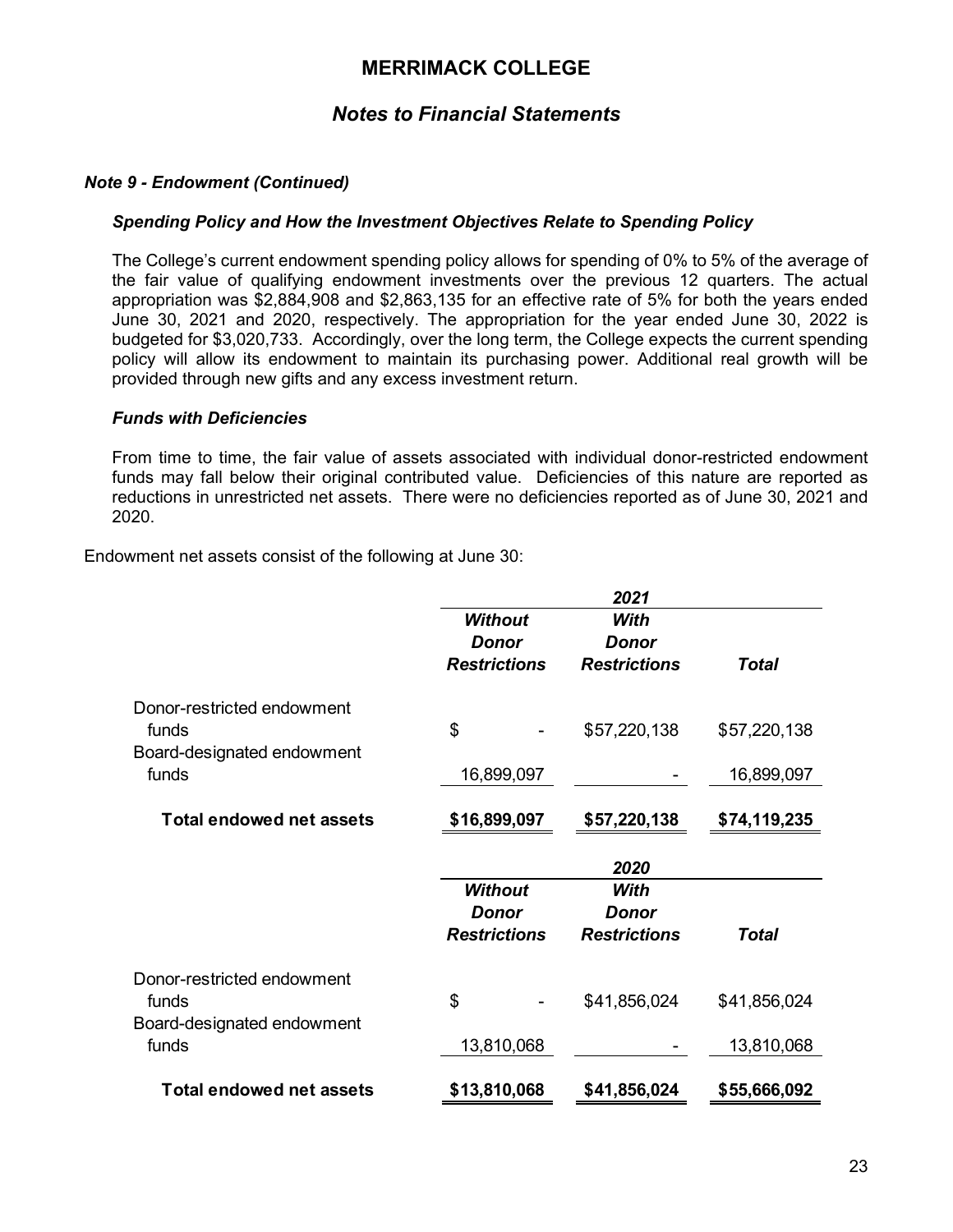# *Notes to Financial Statements*

### *Note 9 - Endowment (Continued)*

Changes in endowment net assets for the years ended June 30, 2021 and 2020 are as follows:

|                                                       | <b>Without</b><br><b>Donor</b><br><b>Restrictions</b> | With<br><b>Donor</b><br><b>Restrictions</b> | <b>Total</b> |
|-------------------------------------------------------|-------------------------------------------------------|---------------------------------------------|--------------|
| Endowment net assets,                                 |                                                       |                                             |              |
| July 1, 2019                                          | \$14,731,353                                          | \$44,209,056                                | \$58,940,409 |
| Total investment return                               | (241, 515)                                            | (814, 440)                                  | (1,055,955)  |
| Contributions/additions<br>Appropriation of endowment |                                                       | 669,698                                     | 669,698      |
| assets for expenditure                                | (654, 845)                                            | (2,208,290)                                 | (2,863,135)  |
| Timing of prior year<br>appropriations                | (24, 925)                                             |                                             | (24, 925)    |
| Endowment net assets,                                 |                                                       |                                             |              |
| June 30, 2020                                         | 13,810,068                                            | 41,856,024                                  | 55,666,092   |
| <b>Total investment return</b>                        | 3,726,572                                             | 13,716,823                                  | 17,443,395   |
| Contributions/additions<br>Appropriation of endowment |                                                       | 3,906,069                                   | 3,906,069    |
| assets for expenditure<br>Timing of prior year        | (626, 130)                                            | (2,258,778)                                 | (2,884,908)  |
| appropriations                                        | (11, 413)                                             |                                             | (11, 413)    |
| <b>Endowment net assets,</b>                          |                                                       |                                             |              |
| June 30, 2021                                         | \$16,899,097                                          | \$57,220,138                                | \$74,119,235 |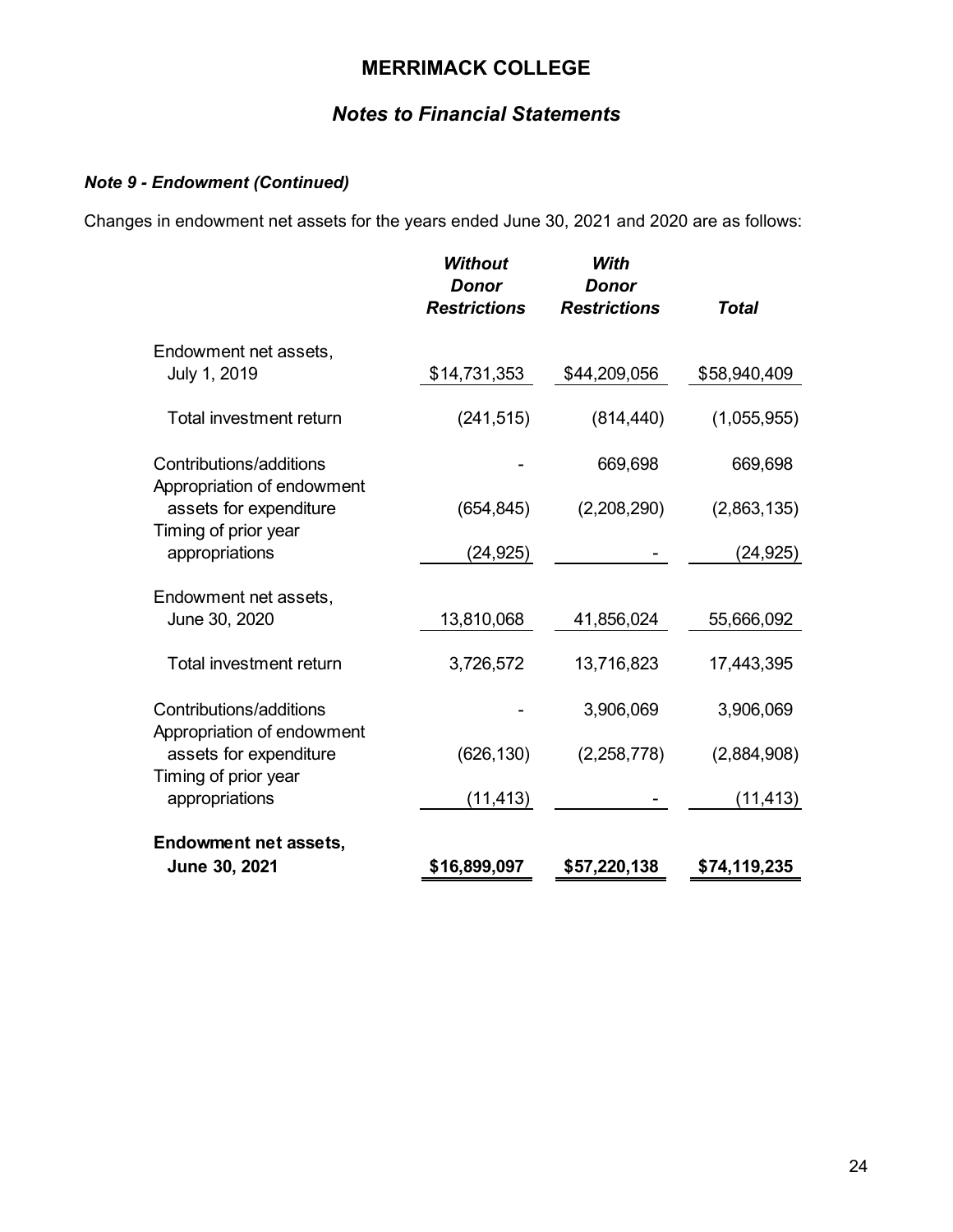# *Notes to Financial Statements*

### *Note 10 - Net Assets*

Net assets without donor restrictions consist of the following at June 30:

|                                                                                                     | 2021                                     |    | 2020                                   |
|-----------------------------------------------------------------------------------------------------|------------------------------------------|----|----------------------------------------|
| Net investment in land, buildings, and equipment<br>Board-designated endowment funds<br>Other funds | \$61,414,126<br>16,899,097<br>21,011,465 | S. | 56,621,809<br>13,810,068<br>16,279,711 |
|                                                                                                     | 99,324,688                               |    | 86,711,588                             |

Net assets with donor restrictions consist of the following at June 30:

|                                              | 2021         | 2020         |
|----------------------------------------------|--------------|--------------|
| Accumulated unspent gains on endowment funds | \$26,617,716 | \$15,159,670 |
| Endowment corpus:                            |              |              |
| <b>Instruction</b>                           | 11,461,879   | 8,152,824    |
| General endowment                            | 1,631,954    | 1,631,954    |
| Student aid                                  | 16,785,709   | 16,189,446   |
| Other                                        | 722,880      | 722,130      |
|                                              | 30,602,422   | 26,696,354   |
|                                              |              |              |
| Total invested endowment                     | 57,220,138   | 41,856,024   |
|                                              |              |              |
| Pledges receivable for endowment             | 976,976      | 1,289,932    |
| <b>Total endowment</b>                       | 58, 197, 114 | 43,145,956   |
|                                              |              |              |
| Unspent purpose restricted gifts:            |              |              |
| <b>Instruction</b>                           | 974,402      | 947,105      |
| <b>Student services</b>                      | 553,979      | 471,633      |
| Academic support                             | 1,387,882    | 1,201,671    |
| Student aid                                  | 998,770      | 989,779      |
| <b>Building projects</b>                     | 4,468,332    | 3,520,820    |
| Other                                        | 1,906,426    | 769,572      |
|                                              | 10,289,791   | 7,900,580    |
|                                              |              |              |
|                                              | \$68,486,905 | \$51,046,536 |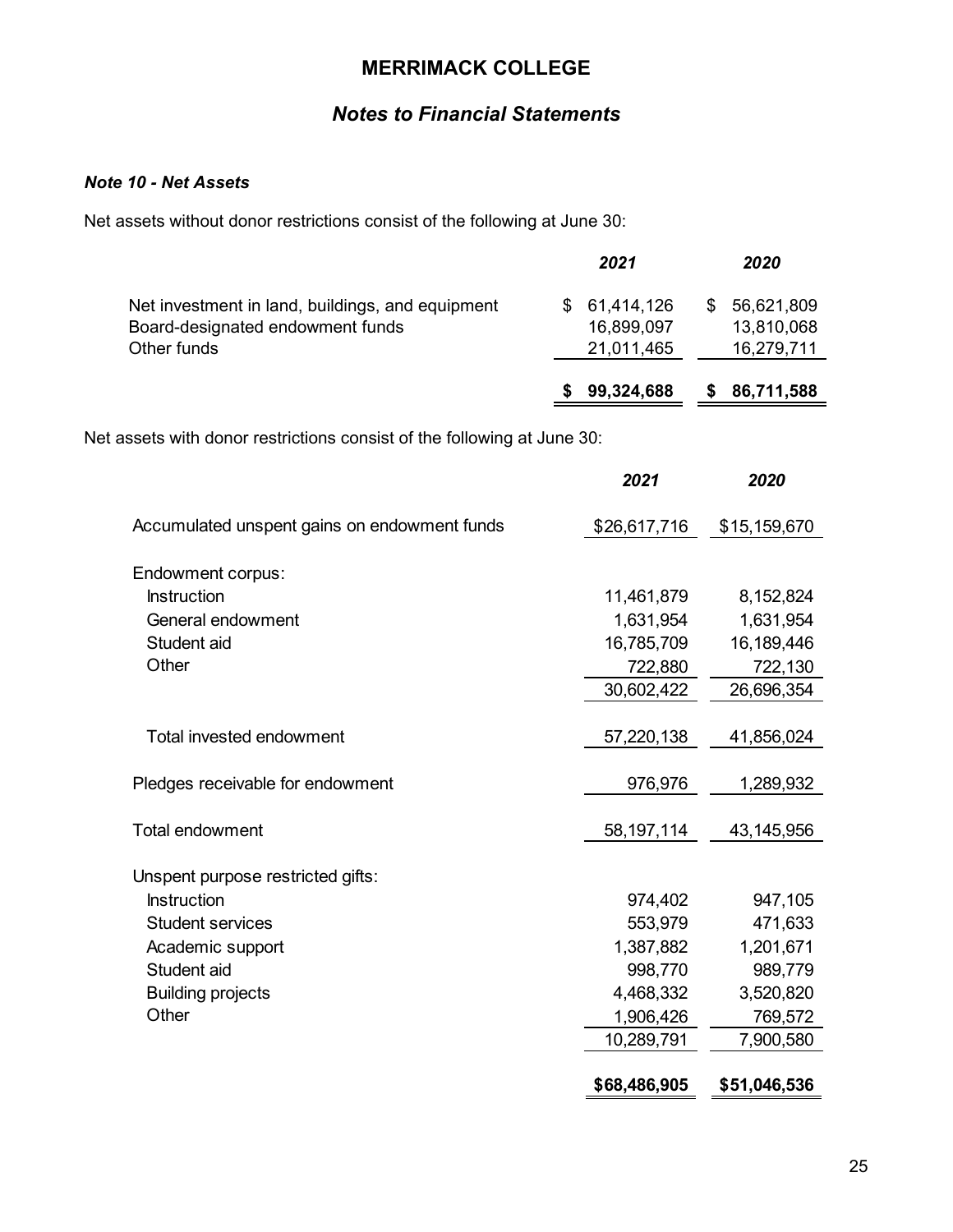### *Notes to Financial Statements*

### *Note 10 - Net Assets (Continued)*

Net assets released from donor restrictions due to the passage of time and/or satisfying the restricted purposes specified by the donors were as follows for the years ended June 30:

|                                            | 2021          | 2020         |
|--------------------------------------------|---------------|--------------|
| Operating purpose and/or time restriction: |               |              |
| <b>Instruction</b>                         | 134,528<br>\$ | 211,018<br>S |
| <b>Student services</b>                    | 150           | 23,497       |
| Academic support                           | 389,389       | 244,891      |
| Student aid                                | 2,122,540     | 1,736,052    |
| Other                                      | 93,190        | 280,715      |
|                                            |               |              |
|                                            | \$2,739,797   | \$2,496,173  |

#### *Note 11 - Natural Classification of Expenses*

The College's primary program service is academic instruction. Expenses reported as student services, academic support, institutional support and auxiliaries are incurred in support of this primary program activity. Expenses presented by natural classification and function are as follows for the fiscal years ended June 30:

|                         | 2021            |                 |                 |                 |                  |                  |
|-------------------------|-----------------|-----------------|-----------------|-----------------|------------------|------------------|
|                         | <b>Salaries</b> | <b>Supplies</b> | Occupancy       | Depreciation,   | <b>Other</b>     |                  |
|                         | and             | and             | and Related     | Amortization    | <b>Operating</b> |                  |
|                         | <b>Benefits</b> | <b>Services</b> | <b>Expenses</b> | and Interest    | <b>Expenses</b>  | Total            |
| <b>Instruction</b>      | \$38,465,130    | 3,311,327<br>\$ | \$<br>2,526,288 | 3,000,514<br>\$ | \$<br>160.683    | 47,463,942<br>\$ |
| <b>Student services</b> | 14,246,046      | 3,255,100       | 3,665,315       | 2,527,653       | 8,077,223        | 31,771,337       |
| Academic support        | 6,025,348       | 2,627,030       | 1,286,147       | 958,601         | 1,103,402        | 12,000,528       |
| Institutional support   | 11,239,340      | 11,333,746      | 1,344,190       | 579,064         | 2,463,831        | 26,960,171       |
| <b>Auxiliaries</b>      | 89,562          | 10,720,895      | 10,875,386      | 6,078,847       | 11,977           | 27,776,667       |
| <b>Total expenses</b>   | \$70,065,426    | \$31,248,098    | \$19,697,326    | \$13,144,679    | \$11,817,116     | \$145,972,645    |
|                         |                 |                 |                 | 2020            |                  |                  |
|                         | <b>Salaries</b> | <b>Supplies</b> | Occupancy       | Depreciation,   | <b>Other</b>     |                  |
|                         | and             | and             | and Related     | Amortization    | <b>Operating</b> |                  |
|                         | <b>Benefits</b> | <b>Services</b> | <b>Expenses</b> | and Interest    | <b>Expenses</b>  | <b>Total</b>     |
| <b>Instruction</b>      | \$37,711,293    | 4,311,131<br>\$ | 2,101,534<br>\$ | 2,974,063<br>\$ | \$<br>674,889    | 47,772,910<br>\$ |
| Student services        | 15.963.006      | 4,203,811       | 3,034,829       | 2,435,764       | 6,562,575        | 32.199.985       |
| Academic support        | 6,063,451       | 3,236,294       | 1,087,083       | 905,301         | 2,099,384        | 13,391,513       |
| Institutional support   | 11,218,595      | 3,983,234       | 1,072,578       | 514,207         | 3,793,727        | 20,582,341       |
| <b>Auxiliaries</b>      | 117,203         | 8,575,787       | 9,906,299       | 5,934,040       | 57,788           | 24,591,117       |
| <b>Total expenses</b>   | \$71,073,548    | \$24,310,257    | \$17,202,323    | \$12,763,375    | \$13,188,363     | \$138,537,866    |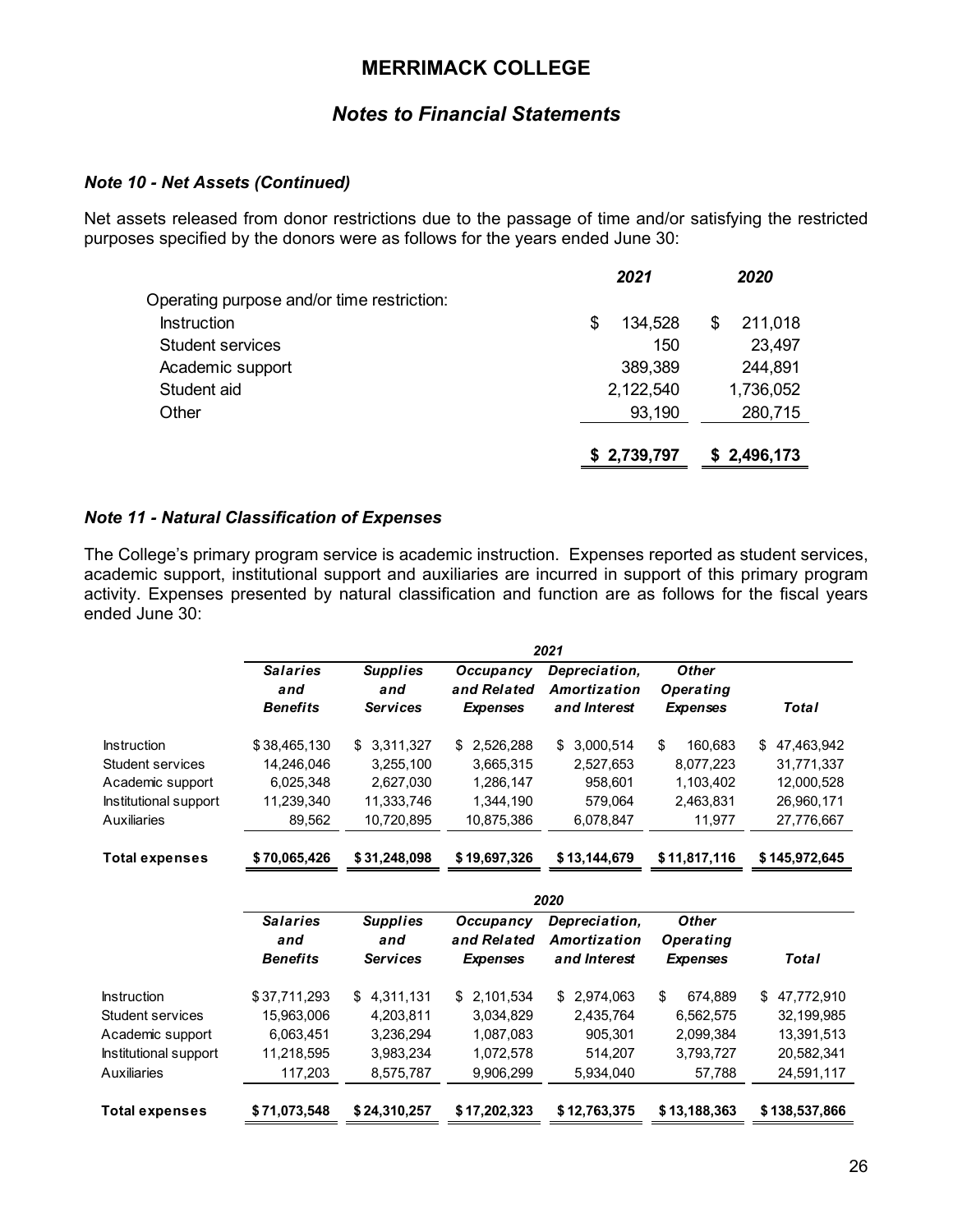# *Notes to Financial Statements*

### *Note 11 - Natural Classification of Expenses (Continued)*

Expenses associated with fundraising activities of the College were approximately \$1.7 million and \$3.6 million in 2021 and 2020, respectively, and are included in institutional support in the statements of activities.

### *Note 12 - Benefit Plan*

The College provides a qualified defined contribution retirement annuity plan under Internal Revenue Service Code Section 403 for all eligible employees. Under this plan, the College and plan participants make contributions. The College's share of these contributions amounted to \$3,326,457 and \$3,425,949 for the years ended June 30, 2021 and 2020, respectively.

### *Note 13 - Commitments and Contingencies*

### *Employment Agreements*

The College has employment contracts with certain employees which extend over multiple fiscal years through 2026, and contain a variety of business terms typical in the education sector.

The College has in place a collective bargaining agreement with facilities employees. The agreement expired May 21, 2021.The College is currently in negociations for a successor collective bargaining agreement.

### *Commitments*

The College has multiple agreements with a company to provide student housing for students based on demand and the agreements expire at various times through August 31, 2021. In August 2021, the College renewed these leases through August 31, 2022.

The College has an agreement with a company to operate the College's food services on campus, including the dining hall, providing the exclusive right to provide meals related to the meal plan, flex dollars, and the operation of all retail operations. The contract is up for renewal in 2027.

### *Contingencies*

From time to time, the College is subject to claims and litigation arising in the ordinary course of business. Although the outcome of these matters is currently not determinable, management does not expect that the ultimate costs to resolve these matters, if any, will have a material adverse effect on its financial position, results of operations, or cash flows.